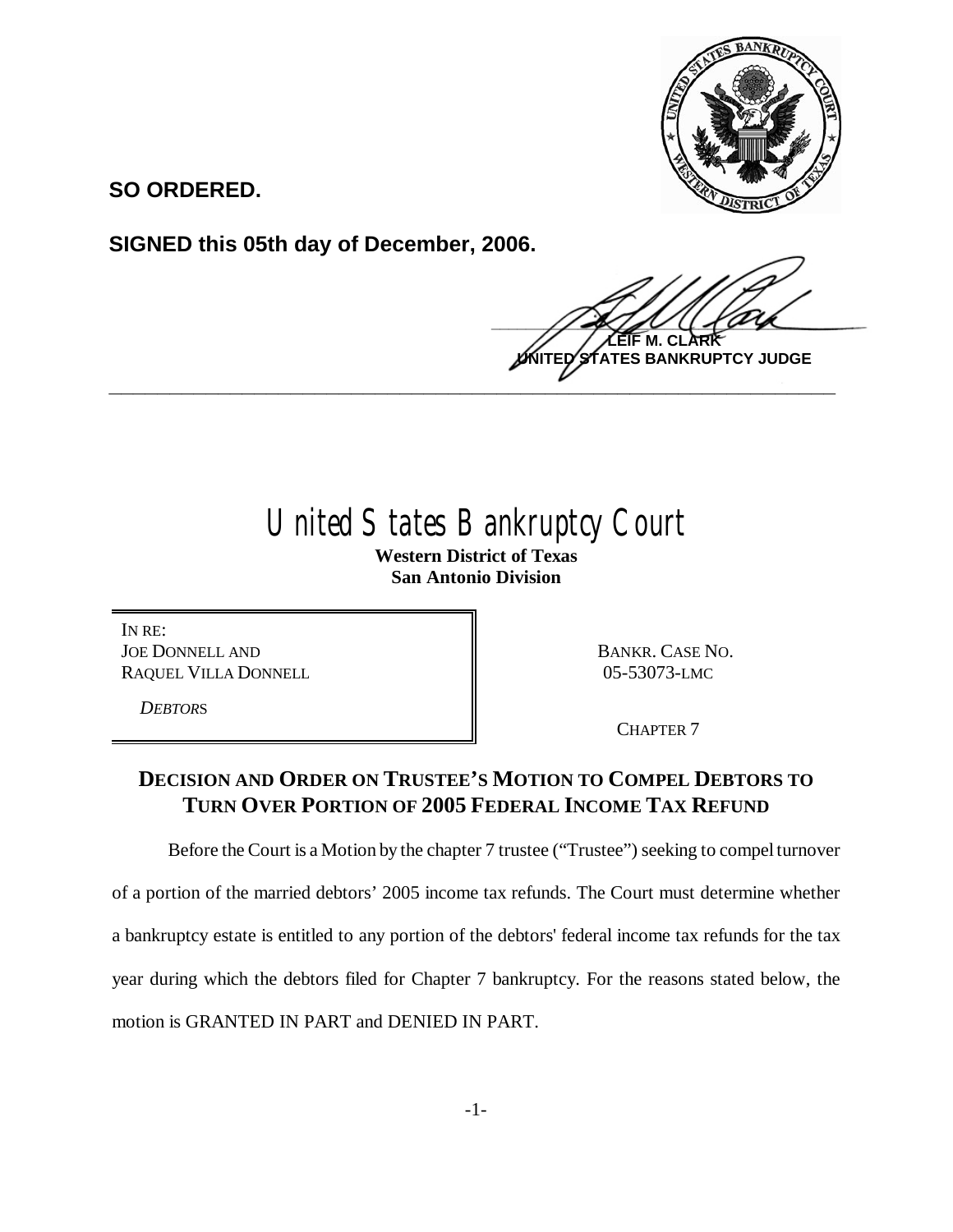#### **Facts**

Mr. & Mrs. Donnell filed this Chapter 7 case on May 26, 2005 and received their discharge on September 5, 2005. In 2006, Mr. and Mrs. Donnell ("Debtors") filed separate federal income tax returns for the 2005 tax year. They received refunds of \$6,729.00 and \$4,338.00 respectively. The Chapter 7 trustee filed this motion seeking turnover of a portion of the refunds, on grounds that the refunds derive from a tax year including the pre-bankruptcy filing period. The trustee maintains that that portion of the refunds equal to the ratio of the number of pre-petition days in the tax year to the total number of days in the tax year is necessarily property of the estate under section 541 and thus subject to turnover. He seeks a share calculated at 145/365 of each of the Donnells' tax refunds.

Mr. Donnell's tax return shows that his refund of \$6,729 resulted from \$9,328 of wage withholding, less a total tax of \$2,599. According to pay stubs introduced by Mr. Donnell, somewhere between \$3,634 and \$3,191 was withheld in the pre-petition portion of the year.<sup>1</sup>

Mrs. Donnell's tax return showed a refund of \$4,388, resulting from wage withholding for the year of \$2,266, \$1,914 of earned income credit, and \$540 of additional child tax credit. Mrs. Donnell's total tax was \$382<sup>2</sup>. The record indicates that all of Mrs. Donnell's prepetition withholding, totaling \$613, came from her Texas unemployment compensation benefits.

Neither of the Donnells made the "short year election" allowed under 26 U.S.C. § 1398.

<sup>&</sup>lt;sup>1</sup> The date of filing of the petition fell in the middle of a pay period.

<sup>&</sup>lt;sup>2</sup> Mrs. Donnell was entitled to a child tax credit and to an additional child tax credit. Only the additional child tax credit is "refundable." That is why it is included in this listing – and why the child tax credit is not. The complexities of the child tax credit are discussed in greater detail (and with greater clarity) *infra*.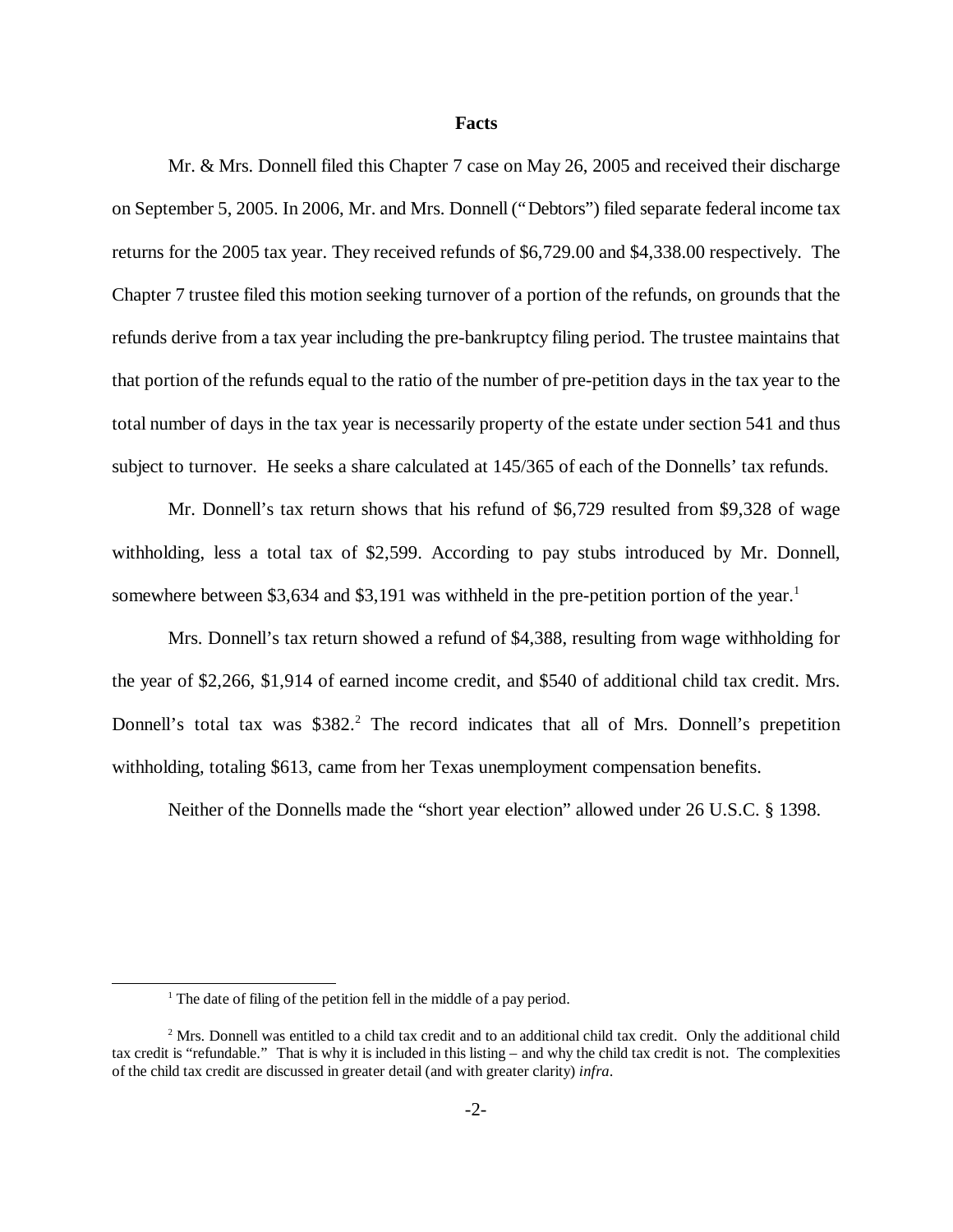#### **Discussion**

A taxpayer is generally entitled to the refund of any overpayments of income tax for the applicable tax year. 26 U.S.C. § 6402(a) ("In the case of any overpayment, the Secretary . . . shall  $\ldots$  refund any balance to [the taxpayer].").<sup>3</sup> Overpayments result when the sum of any "refundable" tax credits, such as overpayments, wage withholding and earned income credit ("EIC"), exceed the tax imposed under the Internal Revenue Code in that year. *Id.* at § 6401. Unless a debtor makes a "short year election", the taxable year of a Chapter 7 debtor is determined without regard to the bankruptcy filing. *See* 26 U.S.C. § 1398(a),(d).<sup>4</sup>

The Bankruptcy Code makes, with limited exceptions, "all legal or equitable interests of the debtor in property as of the commencement of the case" property of the bankruptcy estate. 11 U.S.C. § 541(a). Therefore, any part of the Donnells' post-petition refunds representing "interests" of the debtor[s] in property as of the commencement of the case"must be turned over to the Trustee. *Id.*; see also 11 U.S.C. § 542(a). The initial inquiry is simple – how do we determine what part, if any, of the income tax refunds, is property in which the Donnells had an interest on the date of filing?

#### **Post-Petition Income Tax Refunds May Be Property of the Estate**

The Supreme Court first addressed whether a tax refund could be property of the estate in a Bankruptcy Act decision, *Segal v. Rochelle*, 382 U.S. 375 (1966). In *Segal*, the debtors received a tax refund post-petition, resulting from the application of loss-carrybacks to pre-petition tax years.

<sup>3</sup> *See also* Kurtis A. Kemper, *Sufficiency and Perfection of Informal Administrative Claim for Credit or Refund of Federal Tax Overpayments*, 192 A.L.R. FED. 215 (Westlaw 2006) (outlining the ground rules for making a sufficient informal administrative claim with the IRS for a tax refund such that the taxpayer may maintain a suit in federal court).

<sup>4</sup> The Donnells had good reason not to make this election, because doing so would have caused them to lose their EIC and their child tax credits ("CTC"), which in turn would have increased their respective income tax liabilities. *See* 26 U.S.C. § 32(e) (disallowing the EIC for taxable years of less than 12 months); 26 U.S.C. § 24(f) (doing the same with respect to the CTC).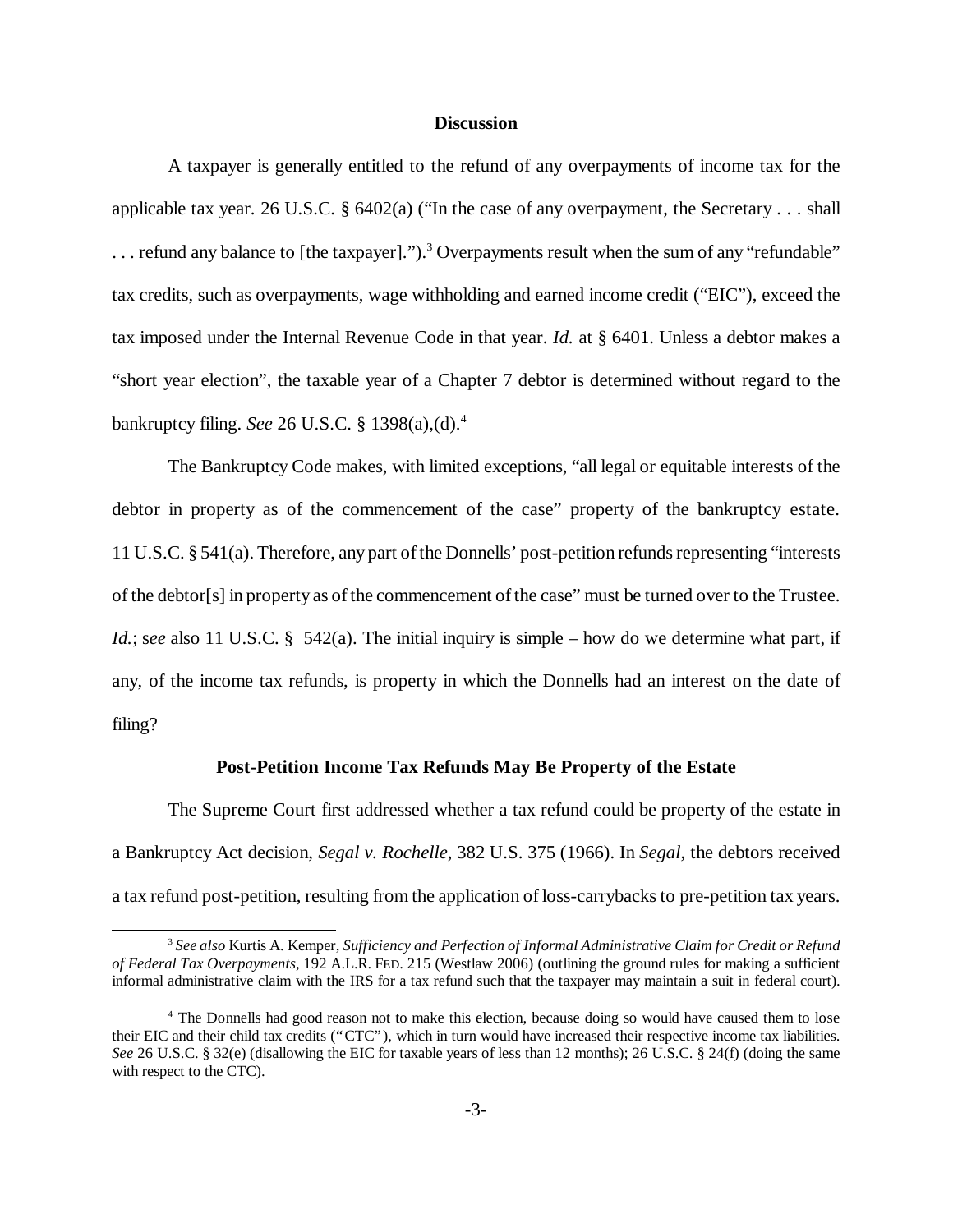*Id.* at 376. The Bankruptcy Act (unlike the Bankruptcy Code) lacked a specific definition of what constituted property of the bankruptcy estate, requiring the Court to supply a standard. The Court stated that, in developing a rule for what constitutes property of the estate, the Court needed to be attentive to the overall purposes of the Bankruptcy Act. The Court divined two overarching purposes, the first of which was "to secure for creditors everything of value the bankrupt may possess in alienable or leviable form when he files his petition."*Id.* at 379. The Court added that the term "property"had been broadly construed to achieve that end, permitting even novel or contingent interests to be included. *Id.* On the other hand, said the Court, there is a prudential *limitation* on this otherwise broad reach. Because a principle purpose of the Bankruptcy Act was "to leave the bankrupt free after the date of his petition to accumulate new wealth in the future," some items that might otherwise conceivably be swept up as property are *excluded*, such as future wages, or a promised gift, "even though state law might permit all of these to be alienated in advance." *Id.* at 379-80. Thus, in response to this limitation on the breadth of property includible in the estate, the Court ruled that only property that is "sufficiently rooted in the pre-bankruptcy past and so little entangled with the bankrupts' ability to make an unencumbered fresh start" should be includible as estate property. *Id.* at 380. The Court found that the loss-carryback refund claims at issue in the case passed this second test, and so could be included as property of the estate. *Id.*

The Supreme Court next addressed the status of tax refunds in bankruptcy in *Kokoszka v. Belford*, 417 U.S. 642 (1974). In *Kokoszka*, another Bankruptcy Act case, the debtor filed his bankruptcy petition in early January, 1972. *Id.* at 644. The Court ruled that the entire 1971 tax refund was property of the estate B despite the refund not being in the debtor's possession at the time of the filing B because "[t]he tax payments refunded here were income tax payments withheld from the petitioner prior to his filing for bankruptcy and are based on earnings prior to that filing."*Id.* at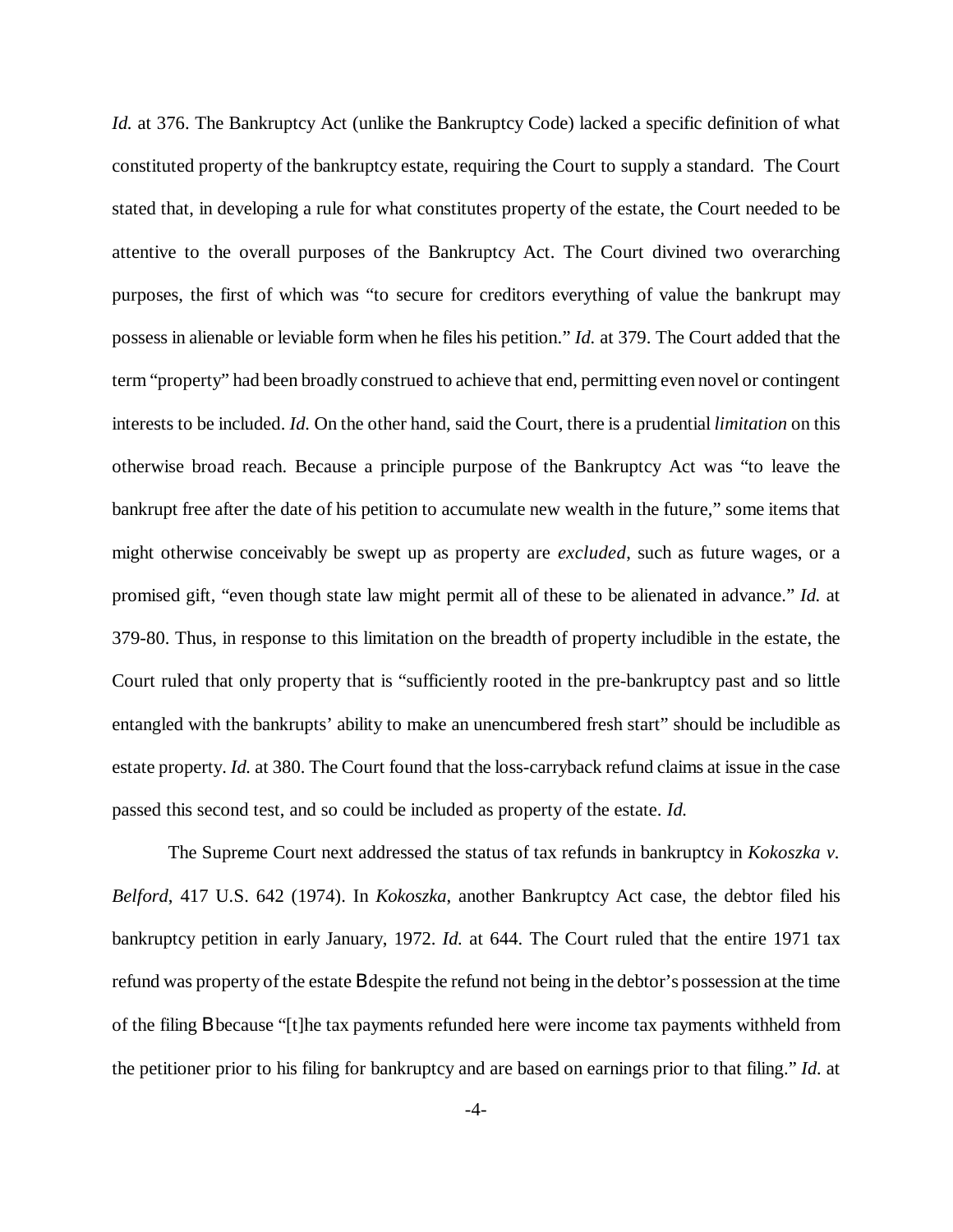647. Applying *Segal*, the Court said that the tax refund was sufficiently rooted in the debtor's prebankruptcy past that it would not be unfair to the debtor to treat the refund as property of the estate. *Id.* at 648.

The Fifth Circuit has only tangentially addressed the question of tax refunds as property of the estate. *See In re Luongo*, 259 F.3d 323, 329 n. 4 (5th Cir. 2001). Focusing on whether a bankruptcy court had jurisdiction to entertain a section 505 action in which the estate would realize no benefit (because the refund, if allowed, was claimed as exempt), the Fifth Circuit noted in passing that the refund would be property of the estate because "any overpayment ... occurred prepetition and any right to a refund is therefore property of the estate." *Id.* The court cited *Kokoszka* for authority for this assertion, but engaged in no further analysis.

The Tenth Circuit *has* addressed the question more directly, applying its understanding of *Segal* and *Kokoszka* to decide that the pre-petition portion of a tax refund was property of the estate. *Barowsky v. Serelson (In re Barowsky)*, 946 F.2d 1516, 1518 (10th Cir. 1991). Said the court, "the pre-petition portion of the refund essentially represents excessive tax withholding which would have been other assets of the bankruptcy estate if the excessive withholdings had not been made." *Id. Barowsky* stated that (at least in the context of tax refunds) the Bankruptcy Code's explicit definition for "property of the estate" did not overrule the holding in *Segal* that a tax refund arising from a prepetition tax year would be property of the estate, citing with approval to the legislative history to section 541(a)(1). *See id.* at 1518-19.5

<sup>5</sup> *Barowsky* also unfortunately introduced some confusion into our modern understanding of *Segal*. Earlier in its discussion, the Tenth Circuit opined that the Supreme Court in *Kokoszka* "*held* that the refund was 'sufficiently rooted in the prebankruptcy past, and so little entangled with the bankrupts'ability to make an unencumbered fresh start that it should be regarded as "property"'" *Barowsky*, 946 F.2d at 1517 (emphasis added). In so doing, the court may have created the misimpression that "sufficiently rooted in the pre-bankruptcy past" is a test for determining whether the debtor has a legal or equitable interest in the property in question (as opposed to a test for a *limitation* on the otherwise broad reach of the property of the estate concept). *See* discussion *supra* regarding *Segal v. Rochelle*. Later in the *Barowsky* decision, the Tenth Circuit hews back to the actual holdings in both *Segal* and *Kokoszka*. Rejecting the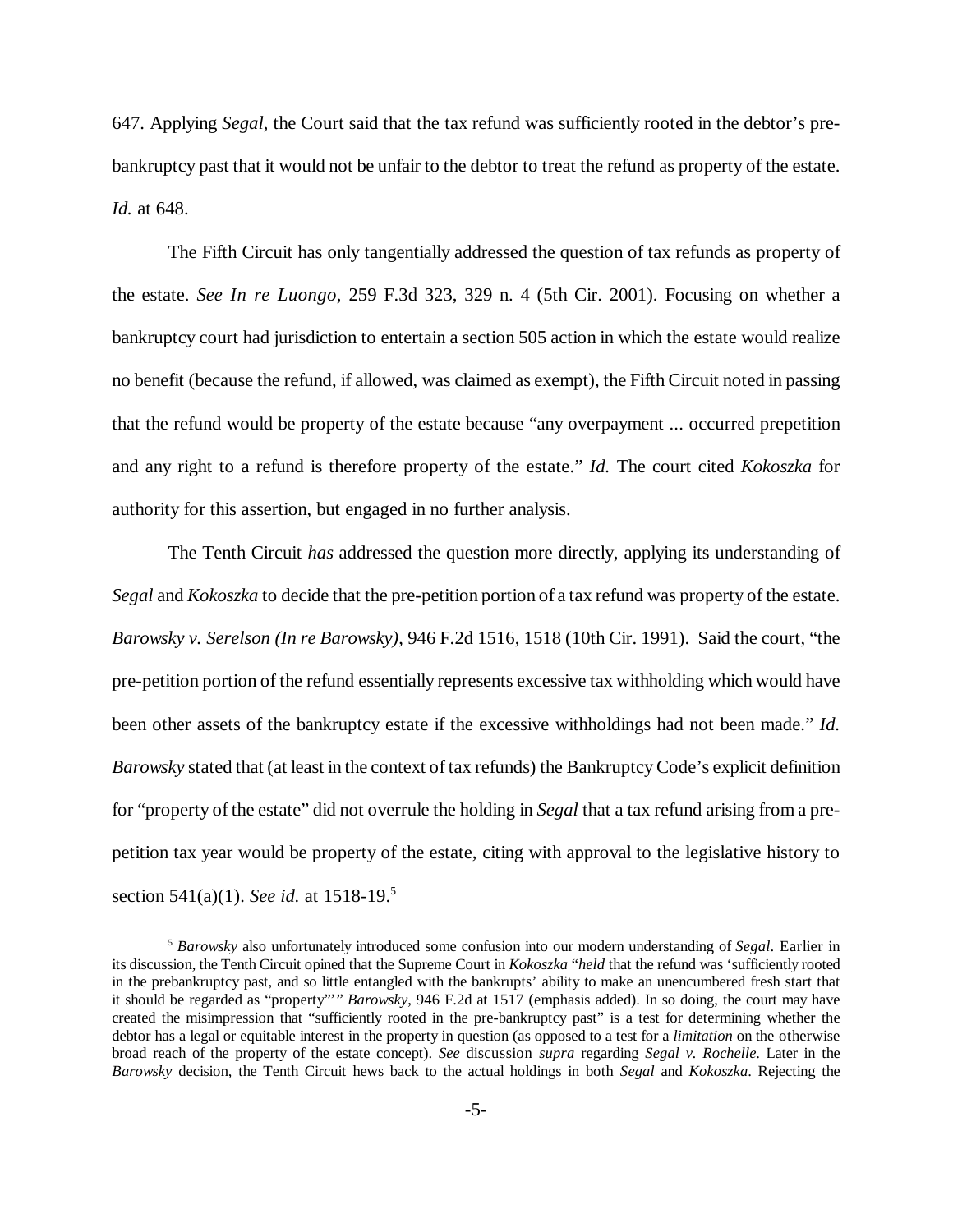The Fifth Circuit's recent *en banc* decision in *Burgess* significantly informs our analysis of this issue. The court there held that, with the enactment of an explicit statutory definition for "property of the estate" in the Bankruptcy Reform Act of 1978, "*Segal*'s 'sufficiently rooted' test did not survive the enactment of the Bankruptcy Code."*Burgess v. Sikes (In re Burgess)*, 438 F.3d 493, 498 (5th Cir. 2006) (en banc). This conclusion is consistent with the actual holding in *Barowsky*, though it more explicitly (and correctly) rejects the notion that "sufficiently rooted in the pre-bankruptcy past" describes the scope of the estate's interest in property.<sup>6</sup>

*Burgess* was not a tax refund case. It involved crop disaster relief payments resulting from Congressional legislation enacted after the debtor's discharge. Although the payments were made in compensation for crop losses suffered by the debtor pre-bankruptcy, the Fifth Circuit ruled that the payments in question were not property of the bankruptcy estate because the law authorizing the payments was not enacted until after the farmer's bankruptcy filing. *Id.* at 503. The Chapter 7 trustee had argued that *Segal*'s "sufficiently rooted" test meant that the payments *should* be property of the

argument that these cases have been undermined by the enactment of the Bankruptcy Code, the Tenth Circuit cites not to the "sufficiently rooted" language (a test for whether the debtor's fresh start might be impaired were the property in question made part of the estate), but to the "everything of value [that is] in alienable or leviable form when [the bankrupt] files his petition" prong. *Barowsky*, 946 F.2d at 1518. The legislative history to section 541(a)(1), favorably cited by the court, does not mention the "sufficiently rooted" language. It merely states that the Code should be read to yield the same *result* as obtained in *Segal*. *Id.* at 1519. Thus, although *Barowsky*, if quoted out of context, could be misleading, its holding is in fact faithful to the Supreme Court's analysis in *Segal*.

<sup>6</sup> As we have seen, it does not. The language was employed by the Supreme Court in *Segal* to determine whether the debtor's "fresh start" would be impaired were the property in question incorporated into the estate. This was a live issue under the Act. Because any alienable or leviable property could become property of the estate, a debtor's future wages in perpetuity could conceivably be swept up – because many states in 1966 permitted full wage garnishment, a species of alienation or levy. By limiting the reach of property to that "sufficiently rooted in the prebankruptcy past," the debtor's future wages (which are, by definition, *not* "rooted in the pre-bankruptcy past" of the debtor) would thereby be insulated from estate administration. The Bankruptcy Code has no need for this limitation. Instead, the statute itself *de facto* excludes certain assets from inclusion in the estate, first by changing the reach of estate property from "any alienable or leviable property" (the scope under the Act, according to *Segal*) to "all legal or equitable interests in property as of the commencement of the case" (the scope under the Code). Secondly, section 541 itself contains specific statutory exclusions from the reach of section  $541(a)(1)$ , including the "except" clause in section  $541(a)(6)$  for post-petition earnings, and the various exclusions in section  $541(b)$ . This is what the Fifth Circuit meant when it ruled that *Segal*'s "sufficiently rooted" test did not survive the enactment of the Code.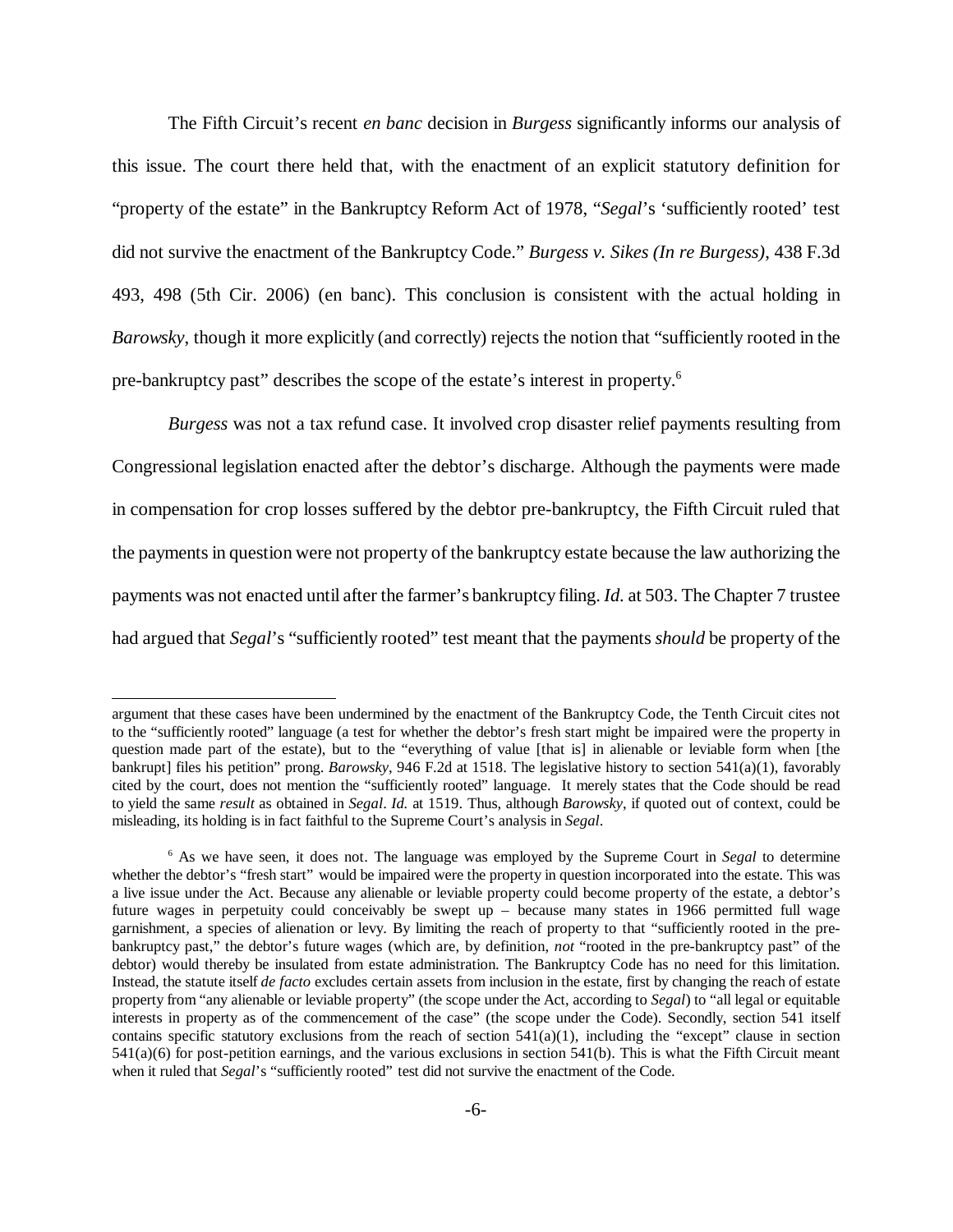estate because they were based upon crop losses that occurred before the debtor's bankruptcy filing. The court disagreed with this reading of *Segal*, noting that the Bankruptcy Act (under which *Segal* was decided), unlike the Bankruptcy Code, did not contain a definition of property of the estate, necessitating the court-created two-pronged test crafted in *Segal*.*Id.* at 498-99 (citing*Goff v.Taylor*, 706 F.3d 574, 578 (5th Cir. 1983)). Acknowledging that Congress did not intend to overrule the *result* in *Segal* when it enacted section 541(a)(1), the court nonetheless rejected the trustee's contention that the "sufficiently rooted" phraseology should be read to *expand* the scope of estate property under the Code. Even if that were a legitimate "read"of *Segal* (and it was not), it could not be squared with the plain language of the Code itself. *Id.* at 498. The court noted that section 541(a)(1) expressly delimits the scope of estate property to whatever legal (or equitable) interests the debtor has at the moment of filing (*i.e.*, "the commencement of the case"). *Id.* at 496 (emphasis added); *see also* 11 U.S.C. § 541(a)(1). As of the commencement of the case in *Burgess*, the debtor "had only a mere hope" of receiving a crop disaster relief payment for his crop loss, because Congress had not yet enacted any law to authorize such a payment. Such a mere hope could not rise to the level of a legal or equitable interest in property. *Id.* at 503. Thus, regardless the relationship of the crop payment to the pre-petition crop loss, the debtor had no legal or equitable interest in the crop payment as of the commencement of the case; the debtor had only the mere hope that Congress would act in response to the loss.<sup>7</sup>

Nothing in *Burgess* alters the broader conclusion drawn from *Segal*, *Kokoszka*, *Barowsky* and *Luongo* that some portion of a tax refund may be property of the estate. *Burgess* stated, "a debtor's interest in property may be contingent – or enjoyment of the interest may be postponed –

 $<sup>7</sup>$  The "mere hope" sprang from the fact that, in the past, when farmers suffered a crop disaster such as this,</sup> Congress usually responded with *ad hoc* legislation to address the loss, typically including disaster relief payments to affected farmers.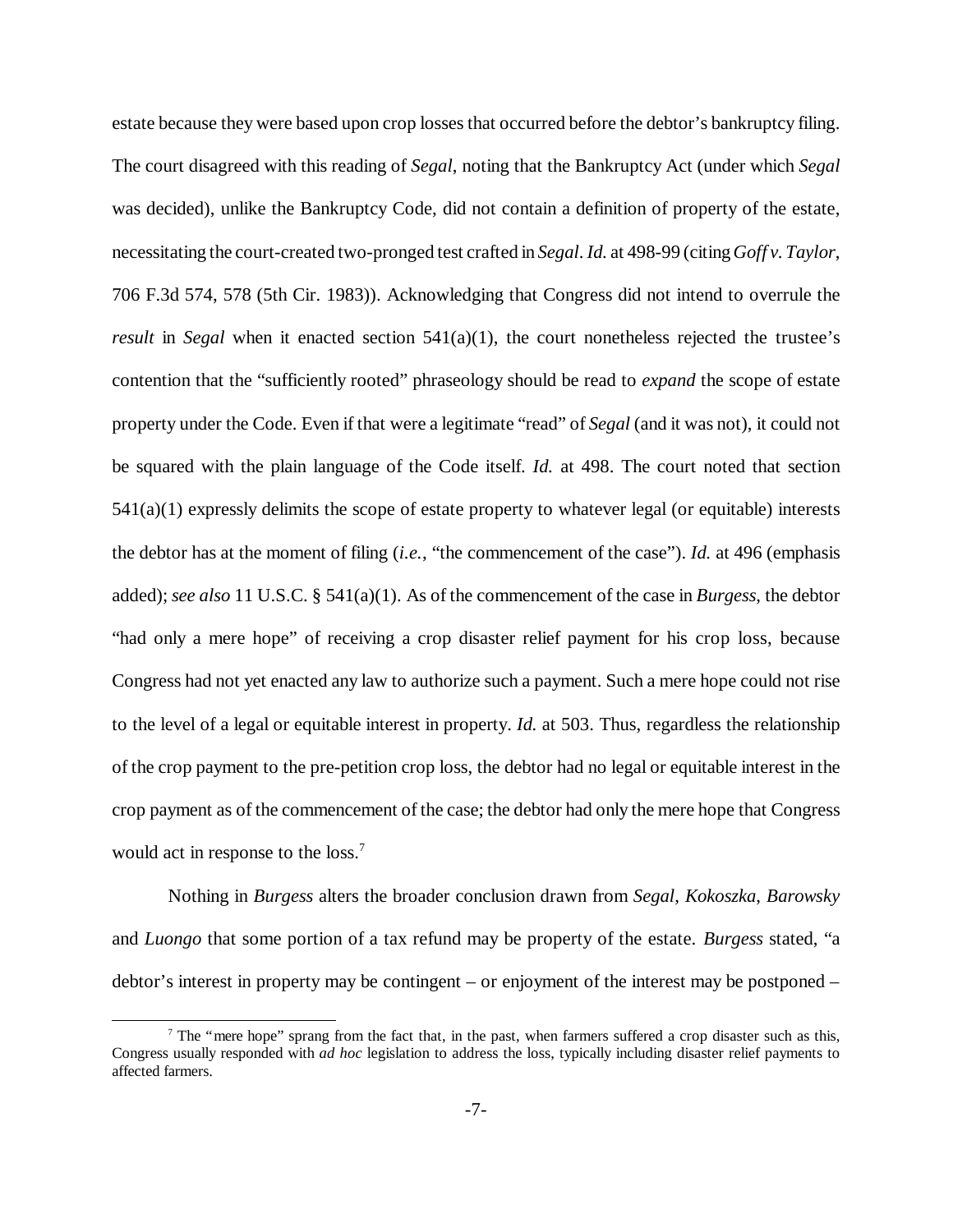until after bankruptcy, but the debtor must have had a pre-petition legal interest nonetheless." *Id.* at 499. *Burgess* thus teaches that the trustee will only be entitled to that portion of the refund in which the Donnells had a legal or equitable interest as of the commencement of their case, though that interest may well be contingent as of that point in time.

*Burgess* does not discard the relevance of *Segal*'s observation that interests in property can spring from pre-petition events. It *does* correct a common misperception regarding the *Segal*Court's actual ruling. The Fifth Circuit pointed out that the "sufficiently rooted" inquiry used by *Segal* applied to the *second* of a two-pronged consideration, to wit, whether the interest in question was "so little entangled with the bankrupts'ability to make an unencumbered fresh start that it should be regarded as 'property'under § 70a(5) [of the Bankruptcy Act]." *Id.* at 497-98 (citing *Segal*, 382 U.S. at 379-80). The *first* of the two-pronged considerations is the one more closely relevant to the case *sub judice* – "to secure for creditors everything the bankrupt may possess . . . when he filed his petition."*Burgess* says that "[t]o achieve that goal, property was construed to include interests that are novel, contingent, or the enjoyment of which must be postponed . . . under current law, a debtor's interest in property may be contingent – or enjoyment of the interest may be postponed – until after bankruptcy, but the debtor must have had a pre-petition legal interest nonetheless." *Id.*, at 497-98. Then, importantly, *Burgess* notes that in *Segal*, the debtor there *did* have a pre-petition legal interest in the tax refund in question, because section 172 of the version of the Internal Revenue Code then law at that time,

gave the debtor a *claim* for a tax refund if certain conditions were met. It was the combination of the law and the conditions made legally relevant by the law that conferred on the debtor a pre-petition legal interest: the claim for the refund. In that way, the *Segal* debtors' claim for a refund is similar to the pre-petition accrual of a cause of action that results in a post-petition judgment in the debtor's favor. In such cases, the debtor's cause of action is a pre-petition legal interest –  $\S$  541(a)(1) property – that brings the post-petition judgment into the estate as proceeds under §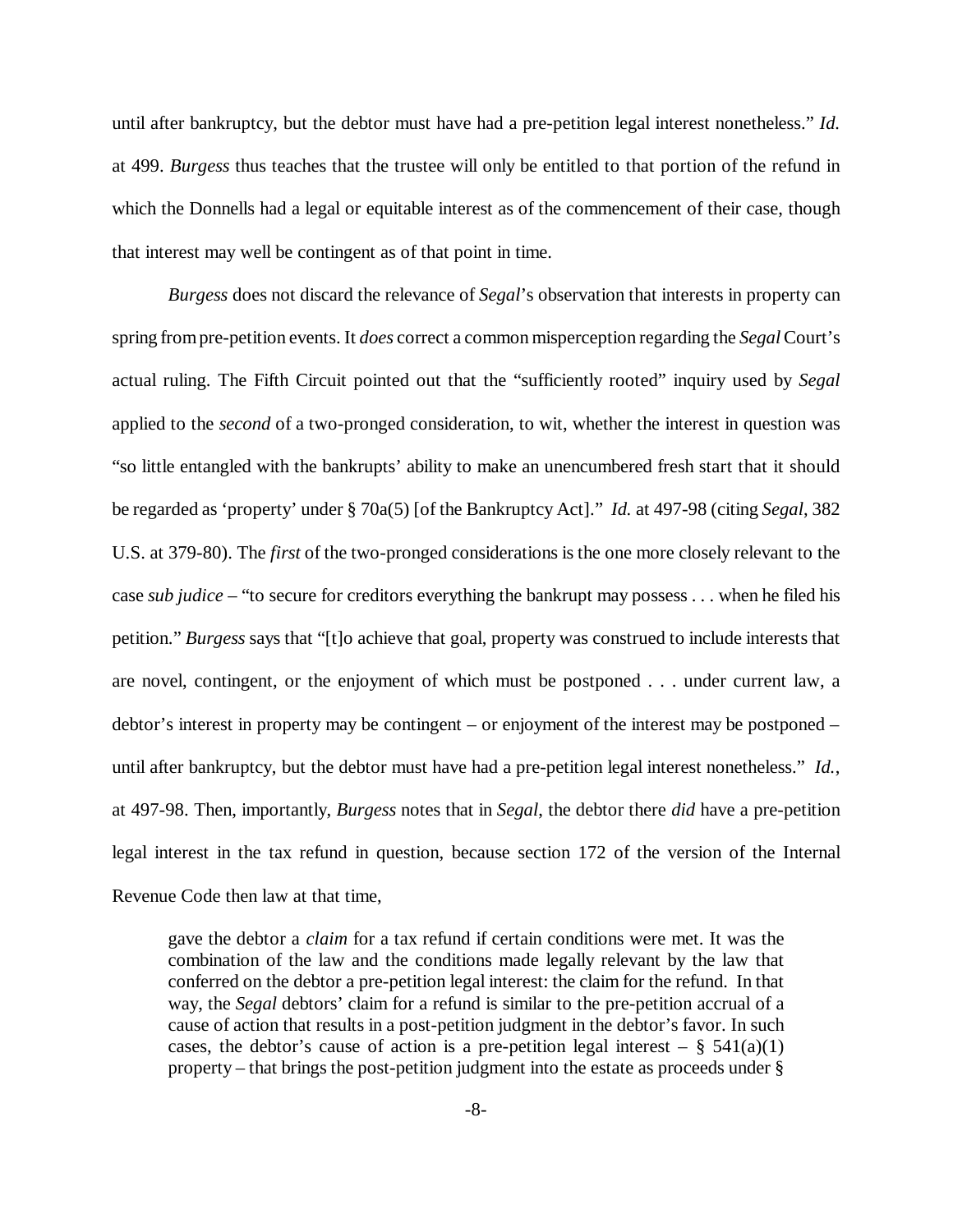541(a)(6).

*Id.*, at 499. What has been jettisoned is the inquiry into whether the property determination will in some way hamper the debtor's fresh start – the Code clearly dispensed with that inquiry. What was *not* jettisoned (and the legislative history to the Bankruptcy Reform Act of 1978 confirms this) was *Segal*'s first prong, that of securing for creditors everything the debtor possesses (*i.e.*, has a legal or equitable interest in) when he files for bankruptcy. 11 U.S.C. § 541; *see also* NORTON BANKR. LAW & PRAC. 2D, BANKRUPTCY CODE, Legislative History and Comment to 11 U.S.C. § 541(a).<sup>8</sup>

The task set for the court by these authorities (especially by *Burgess*) then, is to determine whether, based on all the relevant facts, the debtors, as of the commencement of the case, had a legal or equitable interest in the tax refund that the debtors ultimately received in this case. That, in turn, raises another conundrum, however. What facts *are* relevant to this sort of determination? And who has the burden of production and the burden of proof?

#### **Allocating the Tax Refund – What's Relevant**

The Trustee argues that the proportion of the refund attributable to the pre-petition period is equal to the ratio of the number of pre-petition days in the tax year to the total number of days in the tax year (a "pro rata by days" allocation method).<sup>9</sup> The Debtors argue that this allocation method does not take into consideration other evidence regarding the make-up of the refund. They submitted copies of tax returns, pay stubs, and the like to show that the proportion of the refund

*Id.* (emphasis added).

<sup>8</sup> The *result* of Segal v. Rochelle, 382 US 375 (1966), is followed, and the right to a refund is property of the estate. . . .

Paragraph (1) has the effect of overruling Lockwood v. Exchange Bank, 190 US 294 (1903), because it includes as property of the estate all property of the debtor, *even that needed for a fresh start*.

<sup>9</sup> Pro rata, of course, means "Proportionately; according to an exact rate, measure, or interest." *Black's Law Dictionary* (8th ed. 2004). The Court specifies "by days" to differentiate a time-based pro rata allocation from other facially reasonable possibilities, such as pro rata by estimated tax liability, income, or withholding.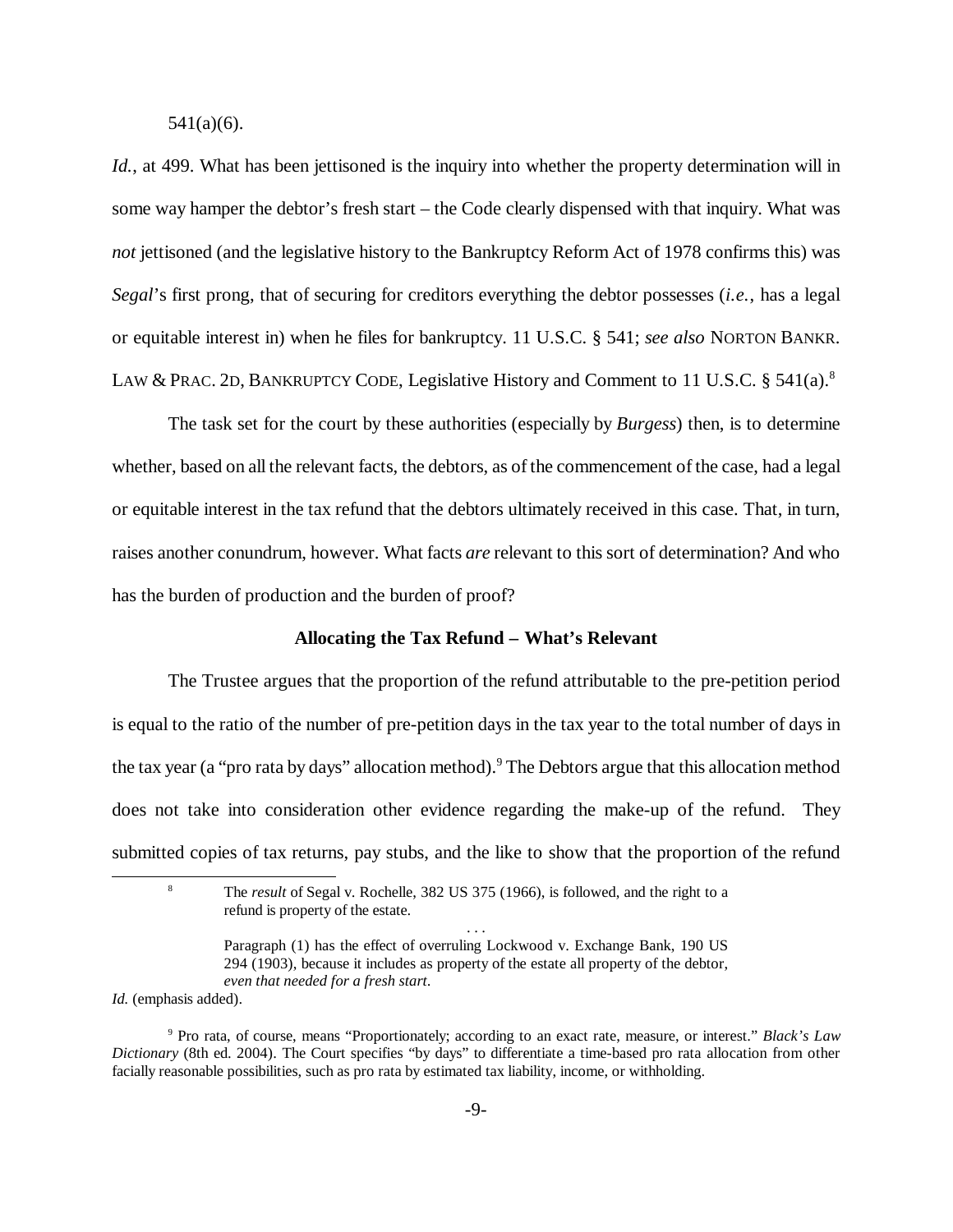allocable to the pre-petition period should actually be lower than that yielded by the Trustee=s pro rata by days proposed allocation.

The Trustee's proposed allocation method is commonly employed, according to the reported case law. *See In re Orndoff*, 100 B.R. 516, 518 (Bankr. E.D. Cal. 1989) (stating that prorating by days is the most generally used and efficient method); *see also Barowsky*, 946 F.2d 1516, 1518 n.1 (stating that the debtors did not contest the bankruptcy court's use of a pro rata by days formula); *In re Bading*, 154 B.R. 687, 688 (Bankr. W.D. Tex. 1993); *Montgomery v. Jones (In re Montgomery)*, 224 F.3d 1193, 1195 (10th Cir. 2000); *In re Griffin*, 339 B.R. 900, 902-03 (Bankr. E.D. Ky. 2006). The earliest Code case employing a proration of tax refunds by days appears to be *In re DeVoe*, 5 B.R. 618, 620 (Bankr. S.D. Ohio 1980). That court wrote:

In the instant case, debtor had a tax refund that arose as a result of 354 days of withholdings before filing and 11 days of withholdings after his voluntary petition was filed on December 20, 1979. The formula for apportioning the refund arises from the mathematical relationship between the days withheld before and after the petition is filed. The estate is entitled to 354/365th of the refund and the debtor is entitled to 11/365th of the refund. Of course, debtor is entitled to claim his exemptions against the portion of the refund in the estate. This method of apportioning is reasonable under the circumstances. Further, the method has been used in allowing a claim for vacation pay. *In re Ad Service Engraving Co.*, 338 F.2d 41, 43 (6th Cir., 1964).

*Id.* at 620. The court seems to have used the pro rata by days method because it looked "reasonable" under the circumstances,"and had been used in another context (allocation of vacation pay) that the court found to be analogous. None of these cases, however, say that a court *must* pro-rate by days.

Whether this allocation method is *mandatory* for purpose of allocating a tax refund must be resolved here, because the trustee has offered only the filing date and a request that the court take judicial notice of the calendar as evidence to support his claim. The trustee also objected to the introduction of the debtors' evidence as irrelevant. If "pro rata by days" is the *only* legally relevant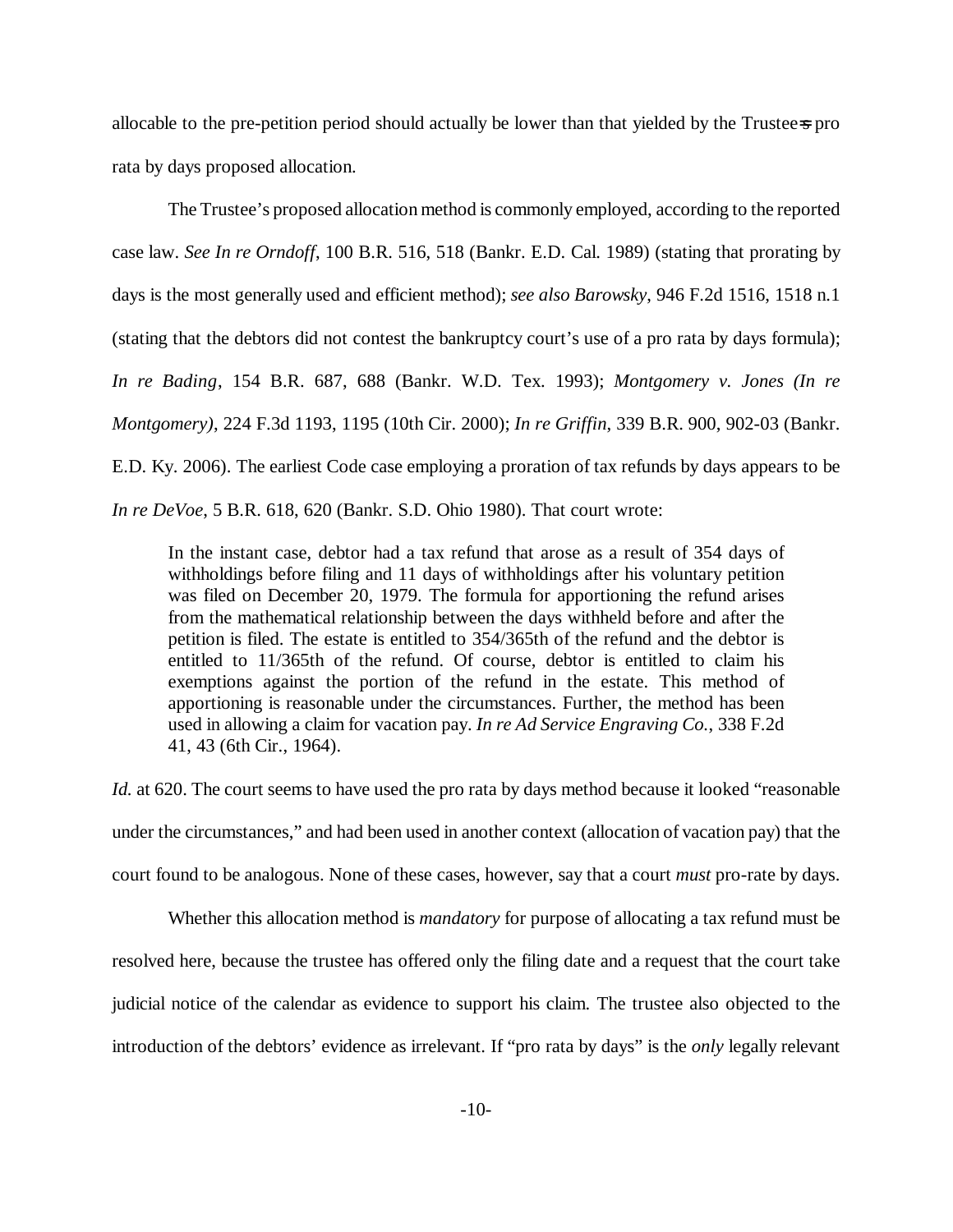allocation method, then the debtors'evidence must be discounted, and the court's task is complete once it has applied the appropriate fraction to the amount of the refund. If that method is not mandatory, then the debtors' evidence will be relevant.

The Trustee relies on *Segal* to support his contention. That reliance is misplaced, however. Firstly, *Segal* was decided on facts not present here. There, the *entire refund* was attributable to events all of which occurred *before* the debtor filed for bankruptcy. *Segal*, 382 U.S. at 376. Here, the bankruptcy was filed in the midst of the debtors'tax year. What is more, as *Burgess* pointed out, the Supreme Court in *Segal* itself acknowledged the need for an individualized, fact-based examination in order to determine whether the debtor "possessed an interest" in the refund as of the date of filing. *See Burgess*, 438 F.3d at 498 (quoting *Goff*, 706 F.2d at 578). Facts showing that some portion of the refund derives from post-petition earnings of the debtor, for example, would, under *Burgess*, be relevant to the question whether the debtor had a legal or equitable interest in the refund as of the commencement of the case. And even under *Segal*, it would be error to ignore those facts.

The Trustee's argument is also contradicted by the result in *Christie v. Royal (In re Christie)*, 233 B.R. 110 (B.A.P. 10th Cir. 1999). In *Christie*, the self-employed debtors made no pre-petition tax payments. Post-petition, the debtors made large estimated tax payments, which resulted in an overall refund for the tax year. The Bankruptcy Appellate Panel for the Tenth Circuit ruled that the entire refund should be awarded to the debtors, because the source of the estimated tax payments was post-petition earnings. The Panel found the case distinguishable from *Barowsky* because, in *Christie*, none of the estimated tax payments occurred pre-petition, so none of those payment could have represented "excessive tax withholding which would have been other assets of the bankruptcy estate if the excessive withholdings had not been made."*Id.* at 113 (quoting *Barowsky*, 946 F.2d at 1518). The *Christie* court implicitly eschewed a pro rata by days allocation method by awarding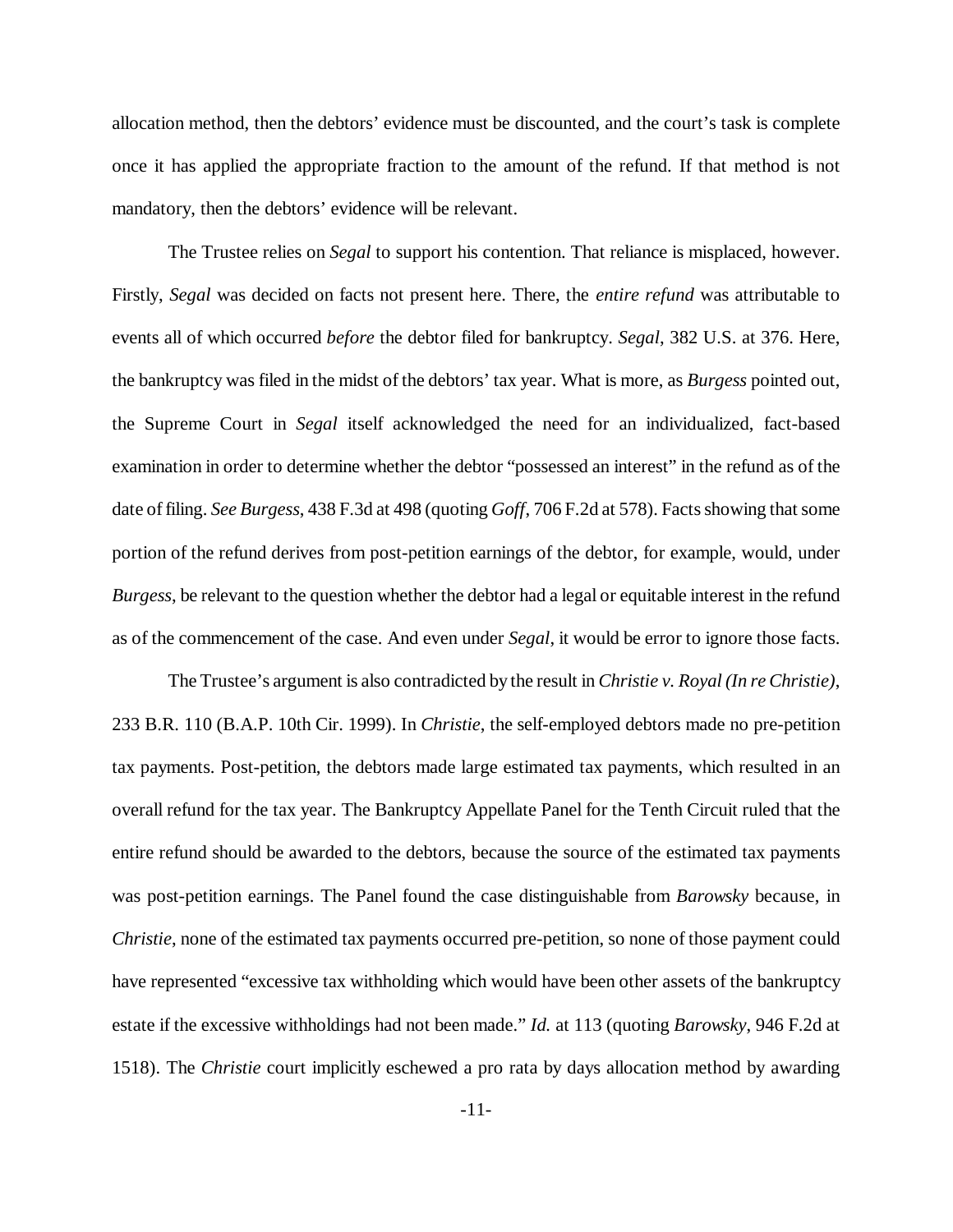*none* of the refund to the trustee, despite the fact that the chapter 7 filing occurred during the tax year that generated the refund. *Id.* at 111-13.

The Trustee claims support for restricting the court's purview to the calendar by citing to this Court's decision in *In re Bading*, 154 B.R. 687 (Bankr. W.D. Tex. 1993). But *Bading* offers little shelter for the Trustee's position. There, the debtor first filed for Chapter 7 bankruptcy, then married later in the same calendar year. The debtor argued that, because she was single at the time of the filing, the portion of her tax refund for that year belonging to the estate should be calculated based upon a hypothetical tax liability that assumed she had remained single. This liability would have been higher, making her total refund lower, ultimately reducing the amount that the Trustee could claim for the estate. This Court refused to engage in such hypothetical tax calculations, deciding instead to parse the tax refund "based not on 'what ifs'but what is."*Id.* at 689. The ruling in *Bading*, if anything, contradicts the Trustee's position because it emphasizes the importance of deciding the property of the estate question by an examination of all the factual circumstances that give rise to the refund. The Debtors here are not asking this Court to construct some sort of hypothetical. To the contrary, they complain that the Trustee's approach, by ignoring other potentially relevant facts, commits the very error disapproved in *Bading* – insisting that the court *hypothesize* that a pro-rataby-days approach captures all the relevant facts for determining the debtor's interest in the tax refund as of the commencement of the case, regardless of other facts that might demonstrate otherwise.<sup>10</sup>

Finally, and most importantly, the Trustee's argument also fails because it cannot be squared with the plain language of section 541 itself. That section's "temporal limitation," confining the

<sup>&</sup>lt;sup>10</sup> It is useful to note as well that, in *Bading*, noone challenged the time-based proration method there employed. The issue whether the method was mandatory was not presented to the court in that case.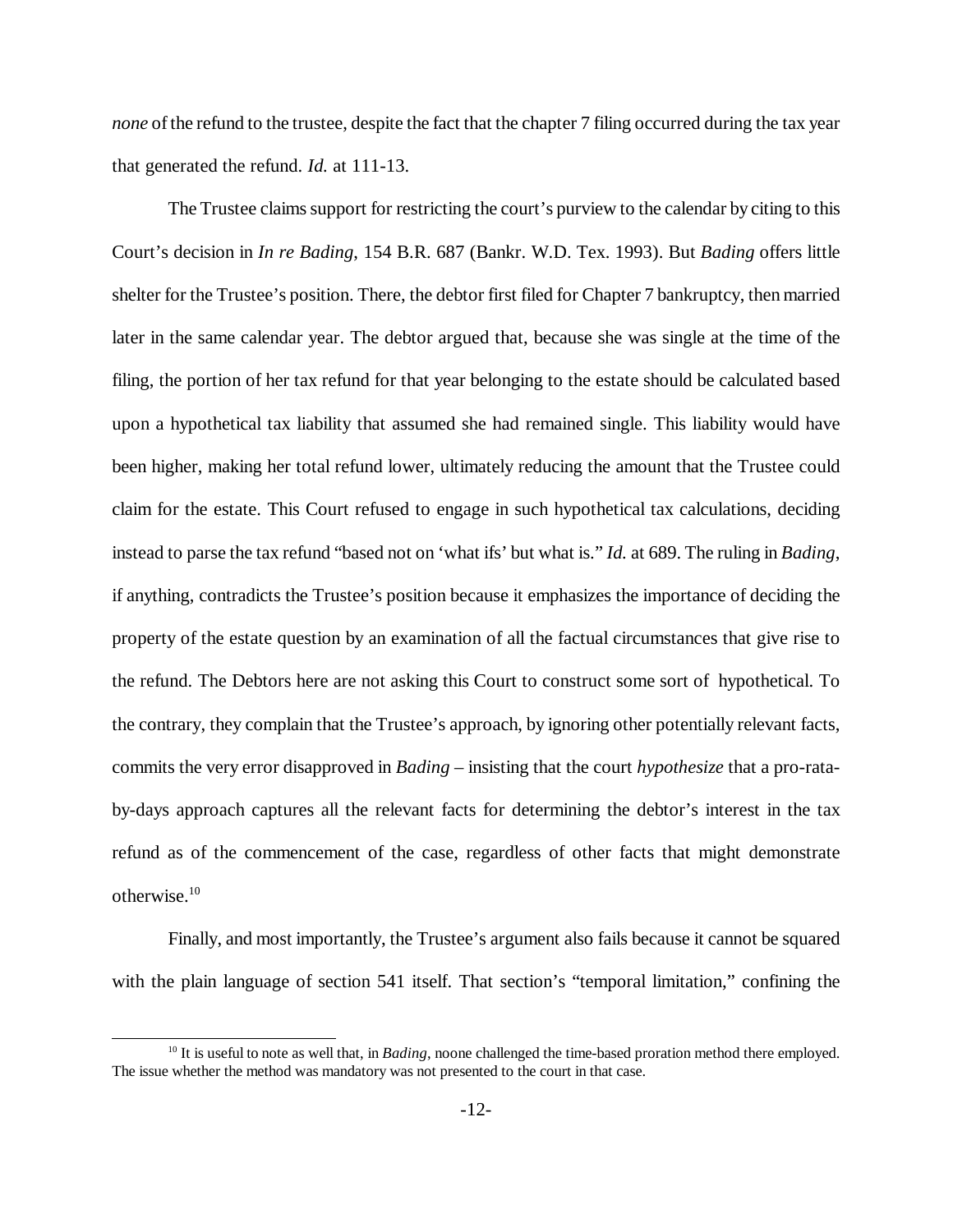extent of property of the estate to the debtor's legal and equitable interests "as of the commencement" of the case," plainly requires a court to consider all the facts relevant to the nature and extent of a debtor's accession to any property interest as of that particular point in time. *See* 11 U.S.C. § 541(a); *cf. Burgess*, 438 F.3d at 505 (finding dispositive the fact that the crop disaster payment legislation that gave rise to the payment was only enacted into law *after* the commencement of the case). A pro rata by days allocation method ignores many facts that may be relevant to answering that question accurately, and can yield a result that would *create* an interest where none in fact exists as a matter of law. *See In re Christie*, 233 B.R. at 112-13.

Thus, a "pro rata by days" allocation methodology for parsing the estate's ownership in a tax refund is not the sole means for making that determination as a matter of law. Other facts may be relevant to answering the ultimate question posed by the statute.

#### **Allocating the Tax Refund – Who Bears the Burden of Proof**

At this point, then, we thus know that (1) some portion of a individual debtor's income tax refund for the tax year in which that debtor commences a Chapter 7 bankruptcy case may be property of the estate, and that (2) "pro rata by days" is not the sole determinant regarding what portion of the refund may be property of the estate. But if other evidence beyond proration by days may be relevant, then who has the burden of production, and who bears the ultimate burden of proof on the question?

At base, this is a turnover action brought under section 542(a). The burden of proof in such an action lies with the party seeking turnover. *See Turner v. Avery*, 947 F.2d 772, 774 (5th Cir. 1991). Where the question is not qualitative, but quantitative, it logically follows that the party seeking turnover bears the burden of presenting evidence that, by a preponderance, shows the proportion of the property that rightly belongs to the estate. Thus, it would appear that it is the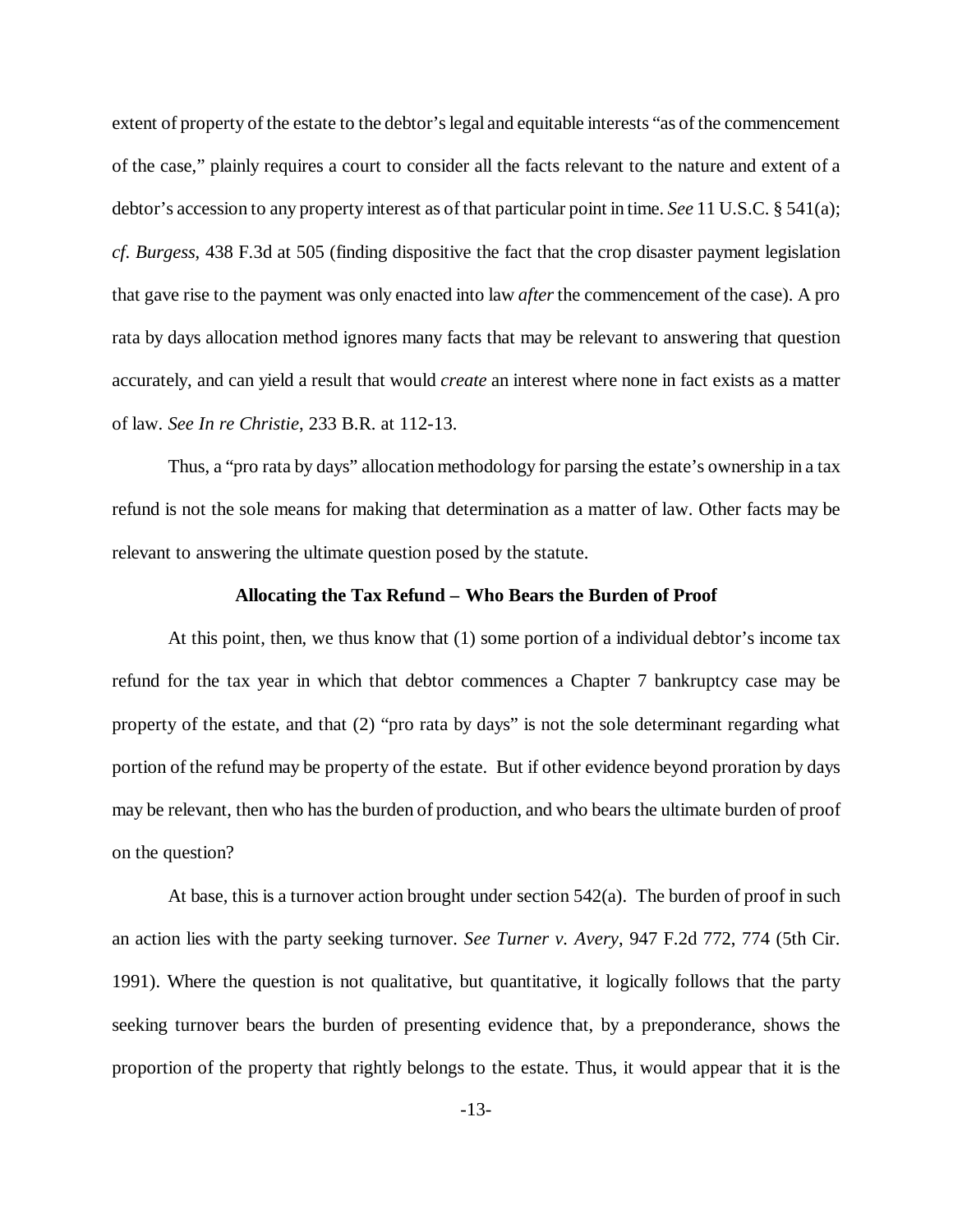trustee who must come forward with sufficient evidence to establish that the portion of the tax refund claimed is in fact property in which the debtor had a legal or equitable interest as of the commencement of the case.

It istrue that, in *DeVoe, Orndoff* and their progeny, the trustee seeking turnover of an income tax refund simply pointed to the calendar, and with nothing more, was said to have made the case, relying solely on a "pro rata by days" allocation of the refund. The trustee prevailed in those cases not because "pro rata by days" allocation is *the* way to prove up the turnover action but rather because that method of allocation is *a* way to prove it up. Absent any other proof on the question, a calendar-based allocation is at least some evidence to support the trustee's position.

The problem with the approach is that it rests on assumptions which cannot, as a matter of evidence, be presumed. "Pro rata by days" assumes that the value of a debtor taxpayer's legal or equitable interest in a tax refund increases more or less linearly over the course of the tax year. That assumption, in turn, rests on the further assumption that the debtor had a steady income during the tax year, had regular withholding of income taxes throughout the tax year, and had an interest in any refundable tax credits that grew regularly over the tax year. At least in the case of the Donnells, these assumptions are belied by the evidence presented by the Debtors. For example, Mr. Donnell's post-petition withholding was almost double the pre-petition amount, although he filed his bankruptcy petition in late May of his tax year. The record shows that *all* of Mrs. Donnell's "earned income<sup>"11</sup> – an important figure in calculating the tax credits at issue in this case – occurred in the post-petition period. The inference that the value of these debtors'legal or equitable interest in their tax refunds grew linearly over the course of the year would thus, in this case, be error. When (as here) other evidence shows that either income or credits were *not* accumulating with regularity

<sup>&</sup>lt;sup>11</sup> Defined in 26 U.S.C. § 32(c)(2) and Treas. Reg. § 1.32-2(c)(2).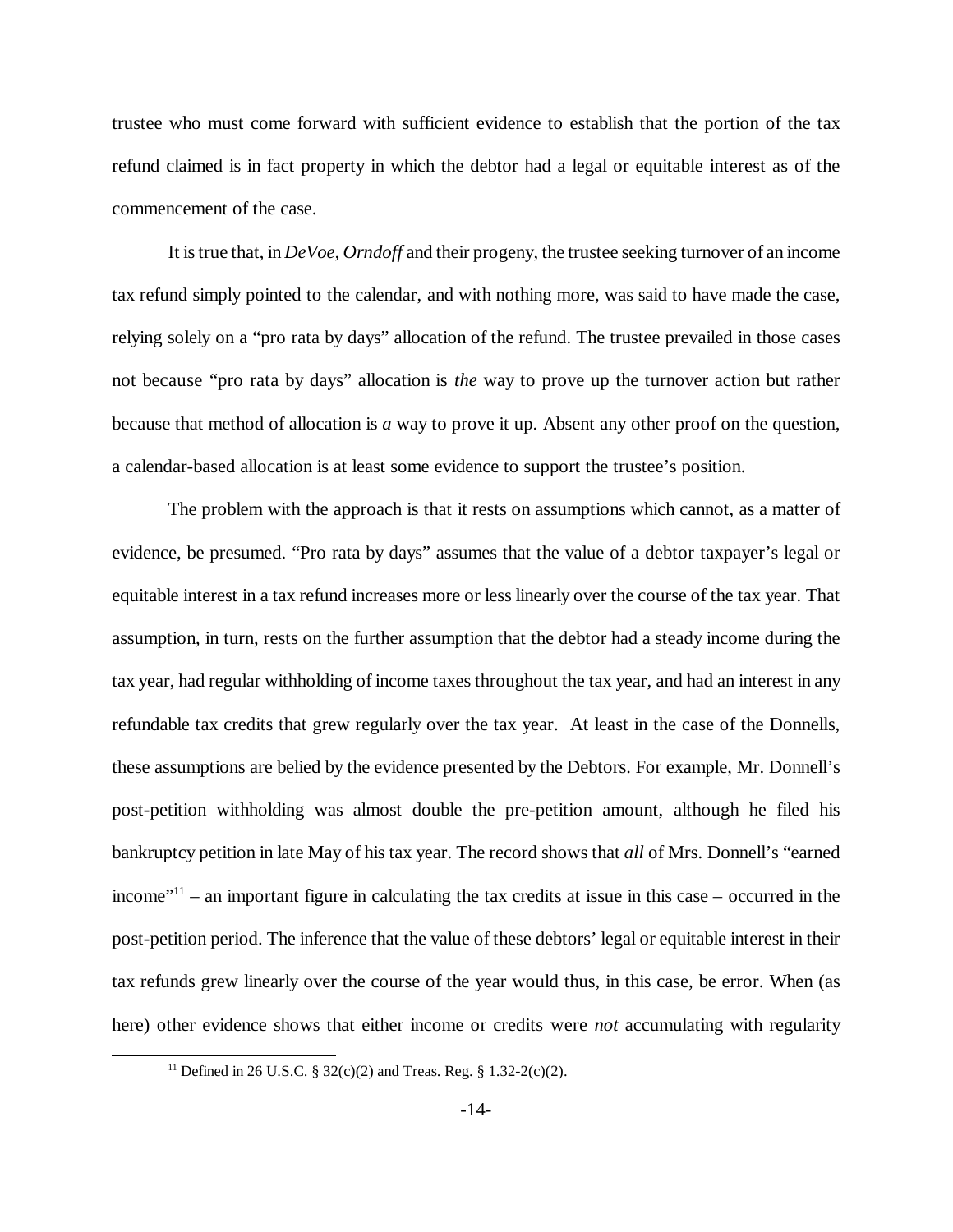through the tax year, something more is required than just judicial notice of the filing date and the calendar for the Trustee to prevail.

### **The Court Examines Each of the Sources of the Refund**

The facts of this case, as noted, preclude reliance on the "pro rata by days" standard, but what should the Court use in its place? Tax refunds do not grow monolithically throughout the year; rather, they are a function of the type and timing of different types of income, deductions and credits. *See infra*. While gross income<sup>12</sup> monotonically increases with time over the tax year, a taxpayer's right to certain credits may grow, shrink, or remain constant over the year, depending upon the various provisions of Internal Revenue Code allowing the credits.<sup>13</sup>

Instead of treating the tax refund as an allocable monolith, a court needs to examine each of the *components* of the tax refund to determine whether, on the petition date, the debtor possessed a legal or equitable interest in that component. *Cf. Burgess*, 483 F.3d at 496. If the extent of the debtors'legal or equitable interests in the components of the refund can be determined, then the task is to decide how much of that refund is attributable to each component.<sup>14</sup> The analytical question, then, is this: for each element of the tax refund, did each debtor have a legal or equitable interest in that element on the petition date, and, if so, how much? *See Burgess*, 438 F.3d at 499. To answer

 $12$  26 U.S.C. § 61 (defining gross income).

<sup>&</sup>lt;sup>13</sup> *Compare* 26 U.S.C. § 32 (implementing the earned income credit, which starts the tax year at zero, and generally grows with "earned income") *with id.* § 24 (implementing the child tax credit, which starts at \$1,000 per child and then phases out with adjusted gross income) *and id.* § 25A (implementing the "Hope and Lifetime Learning Credits" which generally allows as a credit a percentage of certain educational expenses paid by the taxpayer). A detailed discussion of the specific credits relevant to this case follows *infra*.

<sup>&</sup>lt;sup>14</sup> Admittedly, the task is akin to unscrambling an egg, thanks to the myriad deductions, credits and other considerations that go into calculating a refund. Or, to employ a metaphor more welcome to those who have spent too much time pondering bankruptcy taxation, the task is like stirring the pousse-café. *See* Eric Felten, "Neither Shaken Nor Stirred,"*Wall St. J*., Sept. 16, 2006, at P9 (describing the pousse-café as a multi-layered, colorful, alcoholic drink popular in the late 1800s and early 1900s, which is difficult to construct and turns into an unattractive brown sludge when stirred).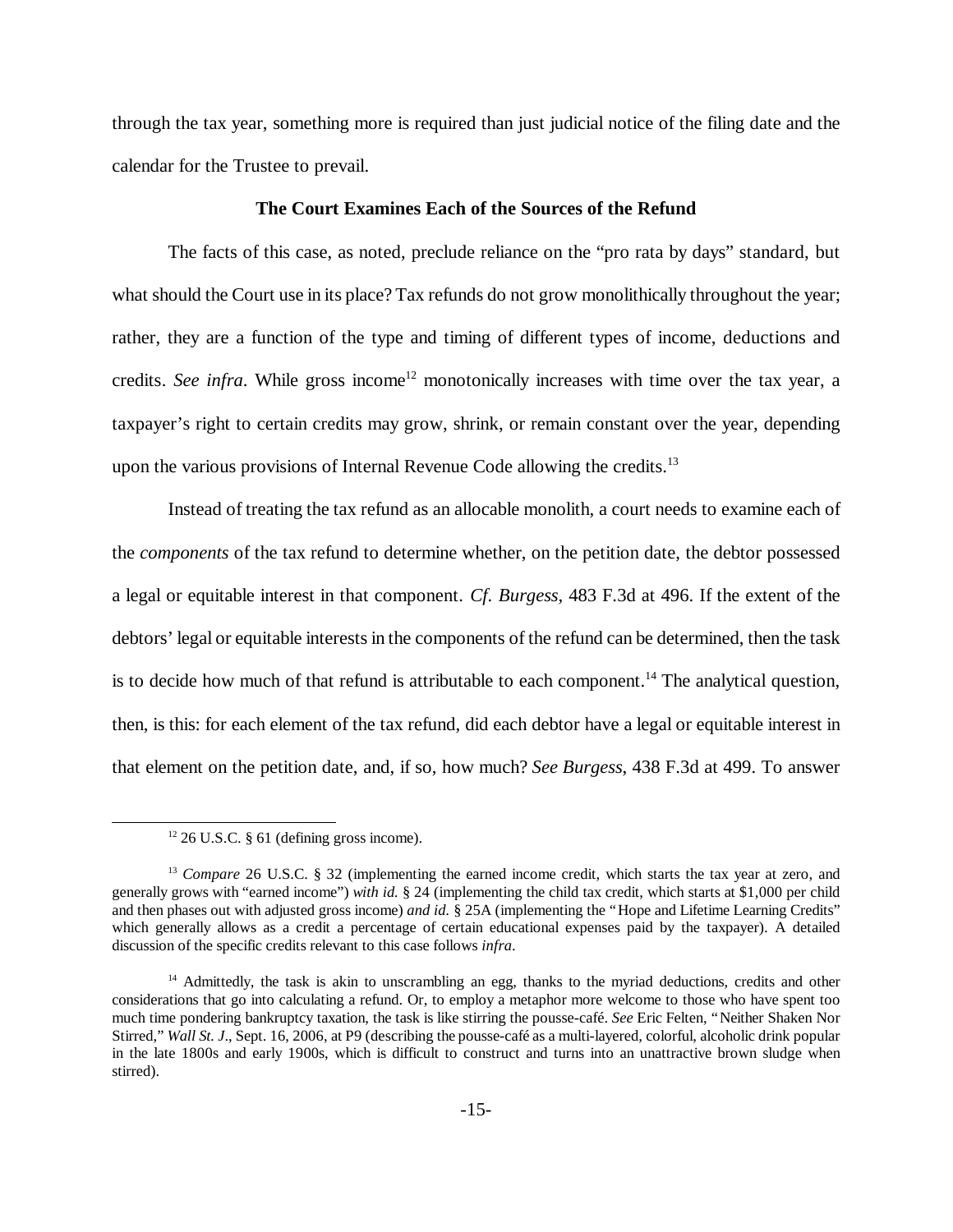this question will require an examination of both the evidence presented by the Debtors and an examination of the law relating to tax refunds – specifically the law regarding when and whether a taxpayer has a legal or equitable claim on the IRS for the refund attributable to the various tax credits created under the Internal Revenue Code. In this case, the elements of the tax refunds are wage withholdings, earned income credits, and additional child tax credits.<sup>15</sup> Trustee's Exhibit 1. The Court turns to an examination of each of these credits.

#### **Allocating the Refund – Withholding**

Tax withheld on wages is a fully refundable tax credit. 26 U.S.C. § 31. Generally, a tax refund results from refundable tax credits that exceed the amount of tax otherwise due. *See id.* §§ 6401, 6402. When a bankruptcy case is filed before the end of a debtor's tax year, withholding may have been made from pre-petition wages, or from post-petition wages, or some combination thereof. Withholding made pre-petition represents funds that would have been "other assets of the bankruptcy estate"had they not been withheld. *See Barowsky*, 946 F.2d at 1518. By contrast, wage withholding made post-petition cannot be a valid source of a claim by the bankruptcy estate, because the monies in question were withheld from post-petition earnings, which themselves would not be

<sup>&</sup>lt;sup>15</sup> The reader with some knowledge of tax law may ask why the Court focuses upon only the refundable credits in this analysis. First, without refundable credits (which include excess withholding), there can be no refund, so to the extent that the debtor has any interest in a refund on the petition date, it must come from refundable credits. *See infra*. Second, the trustee claims a portion of the refund, not a declaratory judgment that the trustee is entitled to any particular tax credit. The Court need not consider granting that which is unasked for. Third, even if the trustee were to claim a credit, it is at least debatable whether the holding of *Prudential Lines* would apply in an individual debtor's Chapter 7 case. *Prudential Lines* held that a net operating loss carryforward was property of the estate in a corporate Chapter 11 case. *In re Prudential Lines*, 928 F.2d 565, 569 (2d Cir. 1991). Unlike corporate bankruptcies, where the treatment of certain tax attributes has fallen to the courts, *see e.g. id.*, Congress has drawn up a detailed legislative scheme for the disposition of individual debtors' tax attributes in Chapters 7 and 11, including treatment of net operating loss carryovers and other credit carryovers. *See* 26 U.S.C. § 1398(g). Because section 1398(g), despite its detail, contains no provision calling for the bankruptcy estate to succeed to any of the tax credits claimed by the debtors in this case, it could be that a claim by the trustee to such a credit *qua* credit would fail.

This is not to say that a trustee could never make a claim to a refund based upon the debtor's interest in a nonrefundable credit or other tax attribute. For example, a postpetition debtor could file an amended return for a prepetition year, claiming a previously unclaimed nonrefundable credit as the basis for a refund. The resulting refund would seem to rightfully belong to the estate. However, that is a case for another day.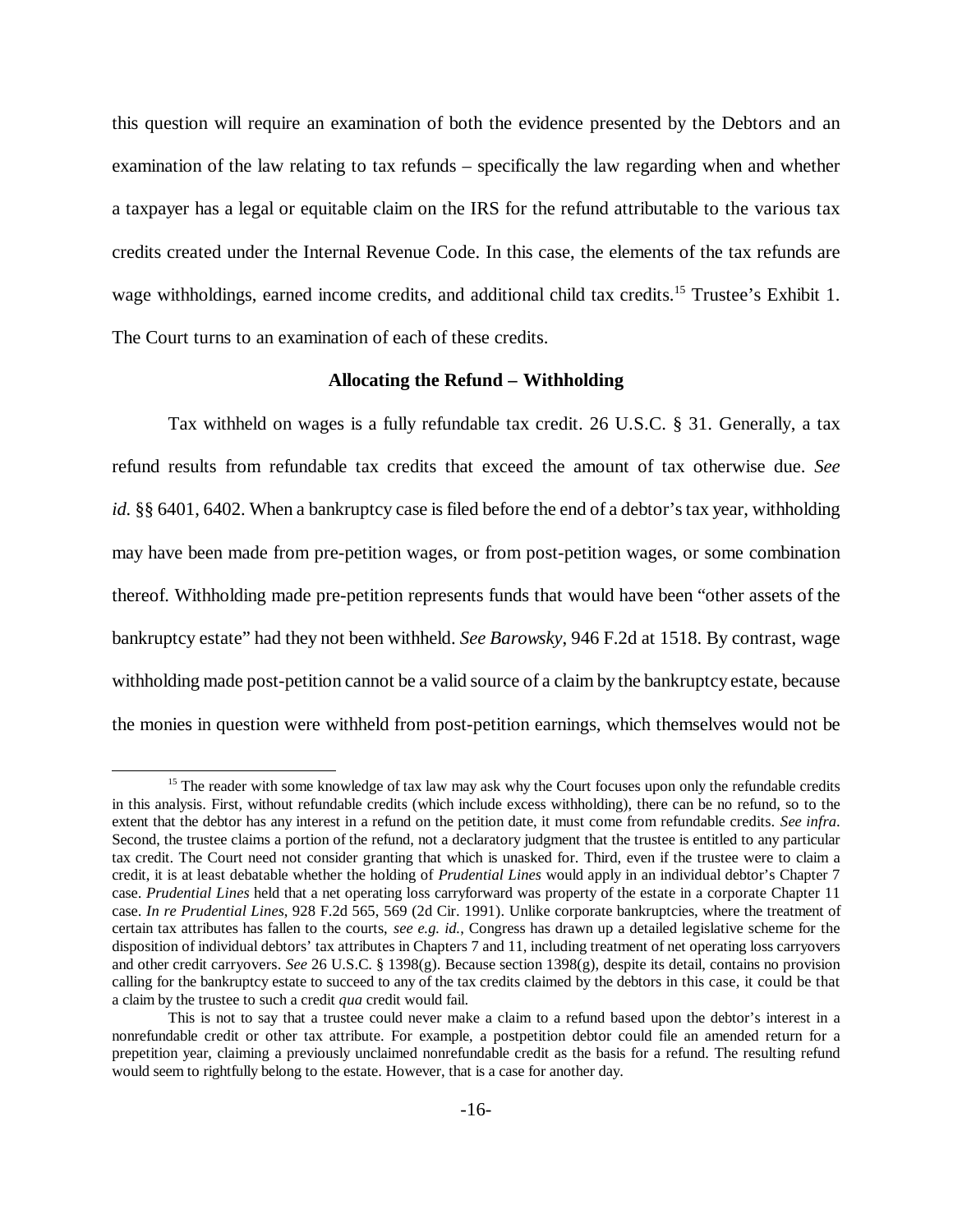property of the estate in a chapter 7 case. *See Christie* 233 B.R. at 112-13.

Yet it is not a simple matter of calculating the amount of monies withheld pre-petition, as a fraction of the amount of monies withheld over the tax year. A hypothetical explains why. Taxpayer T's total income tax for the year in which T filed for bankruptcy is \$3,500. Assume that he has EICs of \$1,000 and CTCs of \$1,000. Further assume that T had pre-petition wage withholdings of \$1,000. Finally, assume that T has an additional \$1,000 withheld from his wages post-petition. T is due a \$500 refund from the IRS on these facts. How much of this refund is property of the estate? The answer is zero, because the refund would not exist, but for T's postpetition withholdings, which in turn come from post-petition earnings. A tax refund that only results because of withholding from post-petition earnings cannot be property of the estate, because postpetition earnings are not "legal or equitable interests of the debtor in property as of the commencement of the case."11 U.S.C. § 541(a); *Christie*, 233 B.R. at 113 ("[A] chapter 7 debtor's postpetition earnings clearly are not property of the estate.").<sup>16</sup>

This reasoning also finds support in *Burgess*, which justified its conclusion that the postpetition crop damage authorization legislation did not create property of the estate by stating, "Were the law otherwise, any post-petition legislation or contract could retroactively create property of the

<sup>&</sup>lt;sup>16</sup> Suppose T, in our hypothetical, chose *not* to have any tax withheld from his paycheck post-petition? Then, with only \$1,000 withheld (instead of \$2,000), T would *owe* taxes for the year, in the amount of \$500, and there would be no refund to talk about. It is true that, had the monies *not* been withheld from the debtor's wages pre-petition, and had they instead been deposited into a savings account, where they resided until the bankruptcy filing, they would certainly be property of the estate. By the same token, however, those same monies, withheld and ultimately applied to pay the debtor's tax liability for the year, generate no property for the estate because no refund is ultimately generated. *See* 26 U.S.C. § 31 (withholding tax creates a tax credit); 26 U.S.C. § 6401 (tax credits refundable only to the extent they exceed tax liability). The trustee's "expectation" as of the commencement of the case (based on how much has been withheld from the debtor's wages as of the date of filing) is dashed by the reality that the debtor ended up owing more in taxes than the debtor had withheld *for the year*. No property ever ultimately materialized. *See* Kuntz v. United States (In re Halle), 132 B.R. 186, 190 (Bankr. D.Colo. 1991) (income tax prepayments made pre-petition not property of the estate).

And, of course, it would be laughable to suggest that, as of the commencement of the case, the trustee, as successor to the debtor, would have the right to demand withholdings made to date from either the employer or the IRS. *See id*.; *see also* 26 U.S.C. § 6401.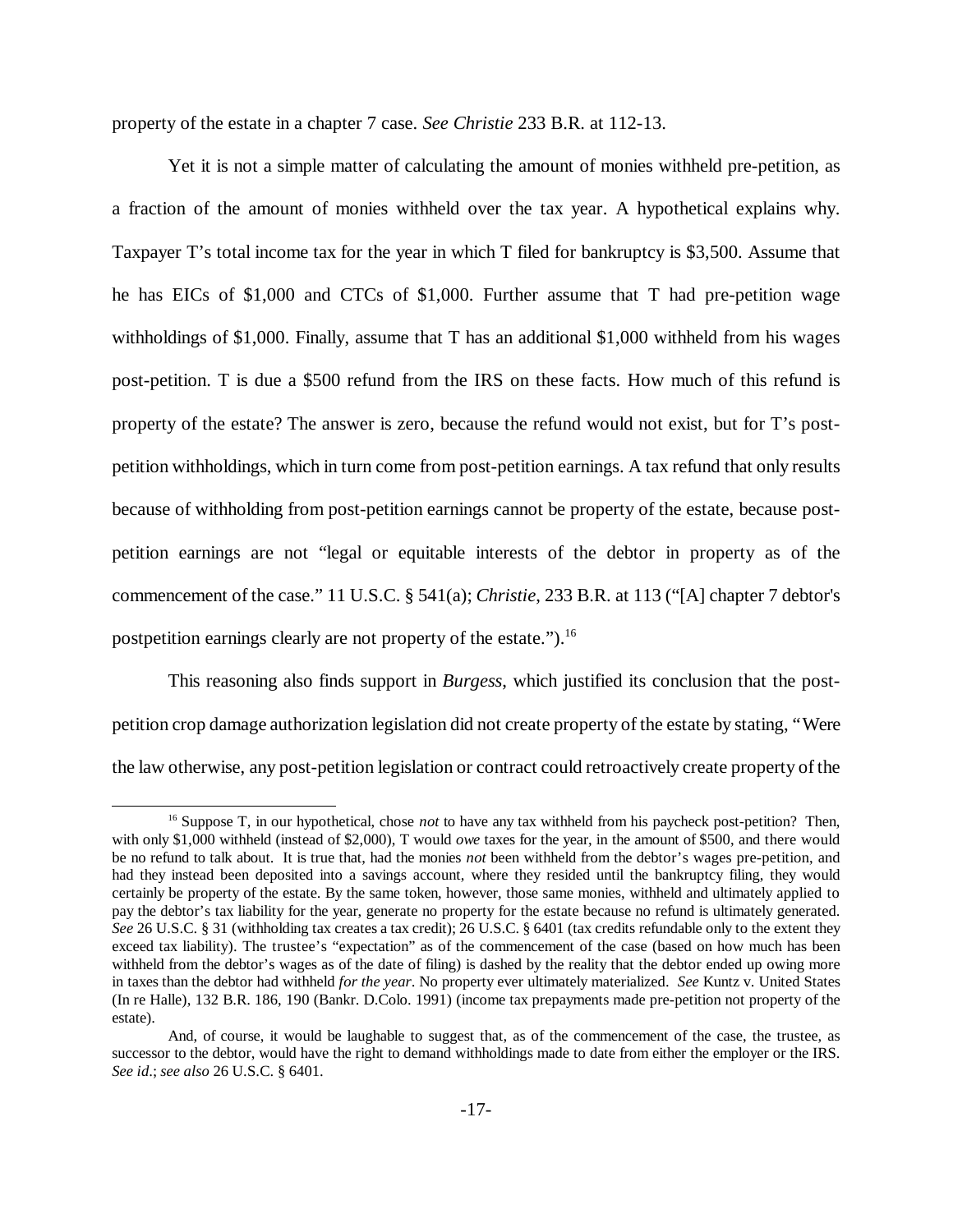estate. That cannot be the law; § 541 clearly states that a bankruptcy estate is established at '[t]he commencement of [the] case.'"*Burgess*, 438 F.3d at 503. The logic of *Burgess* requires this Court to conclude that post-petition tax withholdings from wages cannot retroactively create property of the estate (and pre-petition withholding cannot be property of the estate until a refund is actually generated).

With these thoughts in mind, we turn to the evidence presented in this case, with respect to withholding tax, reiterating that the ultimate burden of proof on the issue lies with the Trustee. *See Turner*, 947 F.2d at 774. Here, the Trustee (assuming regular, periodic withholding throughout the tax year) simply asked the Court to take judicial notice of the filing date and the calendar. In rebuttal, Mr. Donnell put on evidence that his pre-petition withholding was at least  $$3,191$ .<sup>17</sup> This amount exceeded his tax liability of \$2,599 by \$592. Thus, out of \$3,191 in pre-petition tax credit from withholding accumulated by Mr. Donnell, only \$592 of that amount was eventually due back to him as an overpayment in the form of a refund. That is the extent of the Mr. Donnell's legal or equitable interest in the refund as of the commencement of the case attributable to his refundable withholding tax credit. $18$ 

In this case, the entire burden of paying Mr. Donnell's 2005 income taxes falls upon the withholding made pre-petition.<sup>19</sup> This outcome seems to favor the debtor over the estate, so it is reasonable to ask "Why?" The simple answer is that post-petition, the debtor has no duty to the bankruptcy estate to make any tax withholdings at all. To the extent that a debtor makes such post-

 $17$  Because the burden is on the Trustee, the Court uses the lesser amount for pre-petition withholding.

 $18$  It is clear from this analysis of the facts how different a result is yielded than is simple reliance on a "pro rata" by days" allocation *vel non*.

<sup>&</sup>lt;sup>19</sup> As discussed *infra*, Mr. Donnell had no other refundable credits for 2005, so allocating his withholding effectively allocates his entire refund.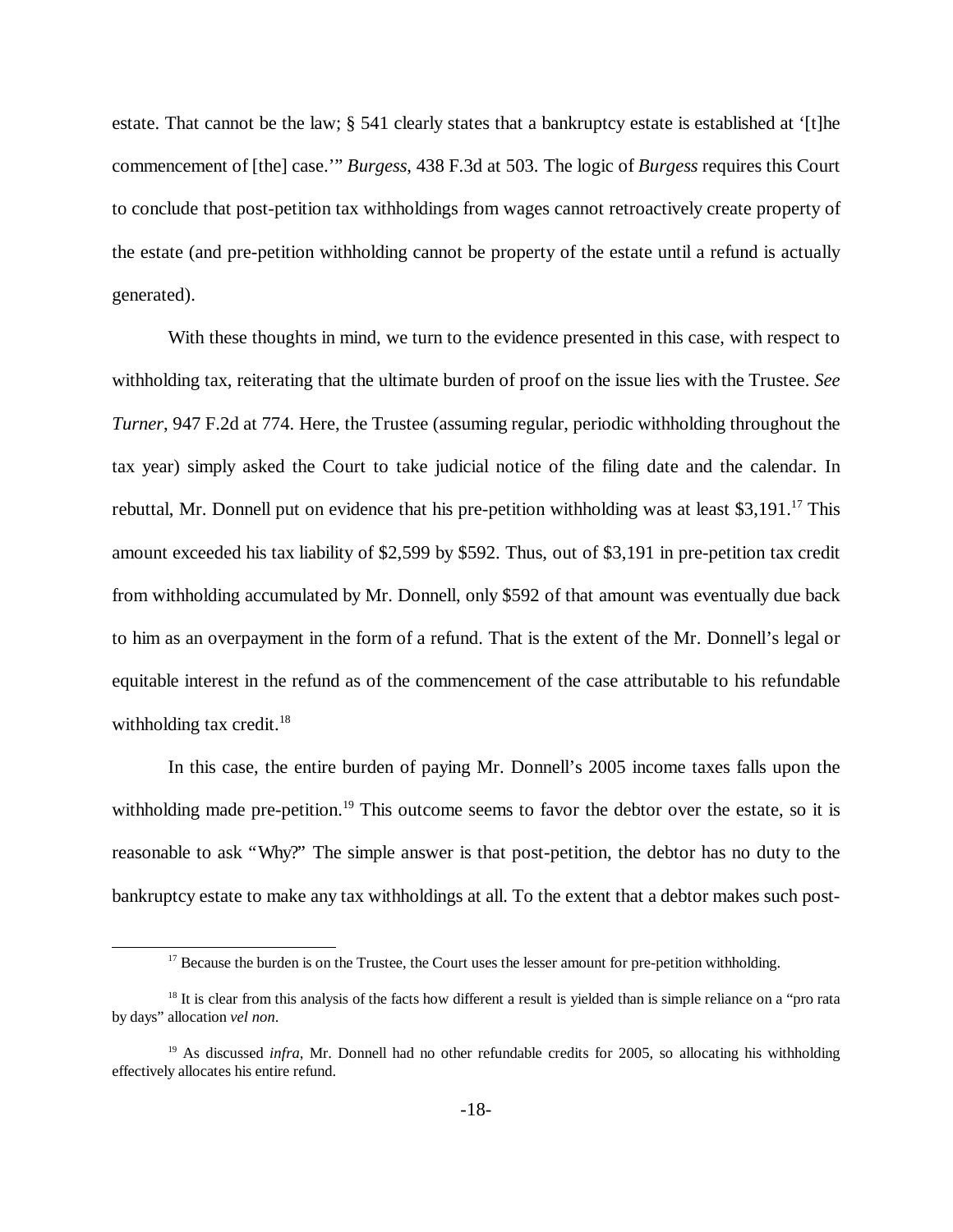petition withholdings, they should naturally accrue to the benefit of the debtor, because despite his Chapter 7 discharge, the debtor remains responsible for his tax liability for the entire tax year, *including* the pre-petition portion. *See* 11 U.S.C. § 523(a); 26 U.S.C. § 1398. It would make little sense, and would contradict *Burgess*, to punish the prudent debtor, who makes sufficient postpetition tax withholding to generate a refund, by then awarding some of those post-petition earnings back to the bankruptcy estate.<sup>20</sup> Had Mr. Donnell, post-petition, earned the same amount, but withheld nothing for federal income taxes, the estate would receive precisely the same amount as it does here. This is entirely fair.

The Court's solution is also better than the two alternatives: (1) attempting to weigh the year's total withholdings based upon the debtor'stax liabilitiesfor the pre- and post-petition periods, or (2) giving the estate the first cut of the refund. A weighing approach based upon an estimation of the debtor's tax liability on the petition date – measured by the difference between any tax liability accrued and withholding and estimated payments made in the pre-petition period – is a tempting option, because it seems sensible that pre-petition withholding should apply only to prepetition tax liabilities. However, a calculation such as this, requiring an allocation of tax liability to the pre- and post-petition periods, is perilously close to a court-created short year election. The short year election in 26 U.S.C. § 1398(d)(2) is *optional*, and this Court should not adopt a rule that has the effect of imposing such an election where the debtor did not make one. *See* 26 U.S.C. § 1398(d)(1) (expressly stating that, unless a short year election is made, bankruptcy has no effect upon the taxable year of the debtor). Further, the premise that pre-petition withholding should apply only to pre-petition tax liabilities is contradicted by both the Bankruptcy Code and the Internal

<sup>&</sup>lt;sup>20</sup> Which is exactly what would happen were one to employ only the "pro rata by days" allocation suggested by the trustee.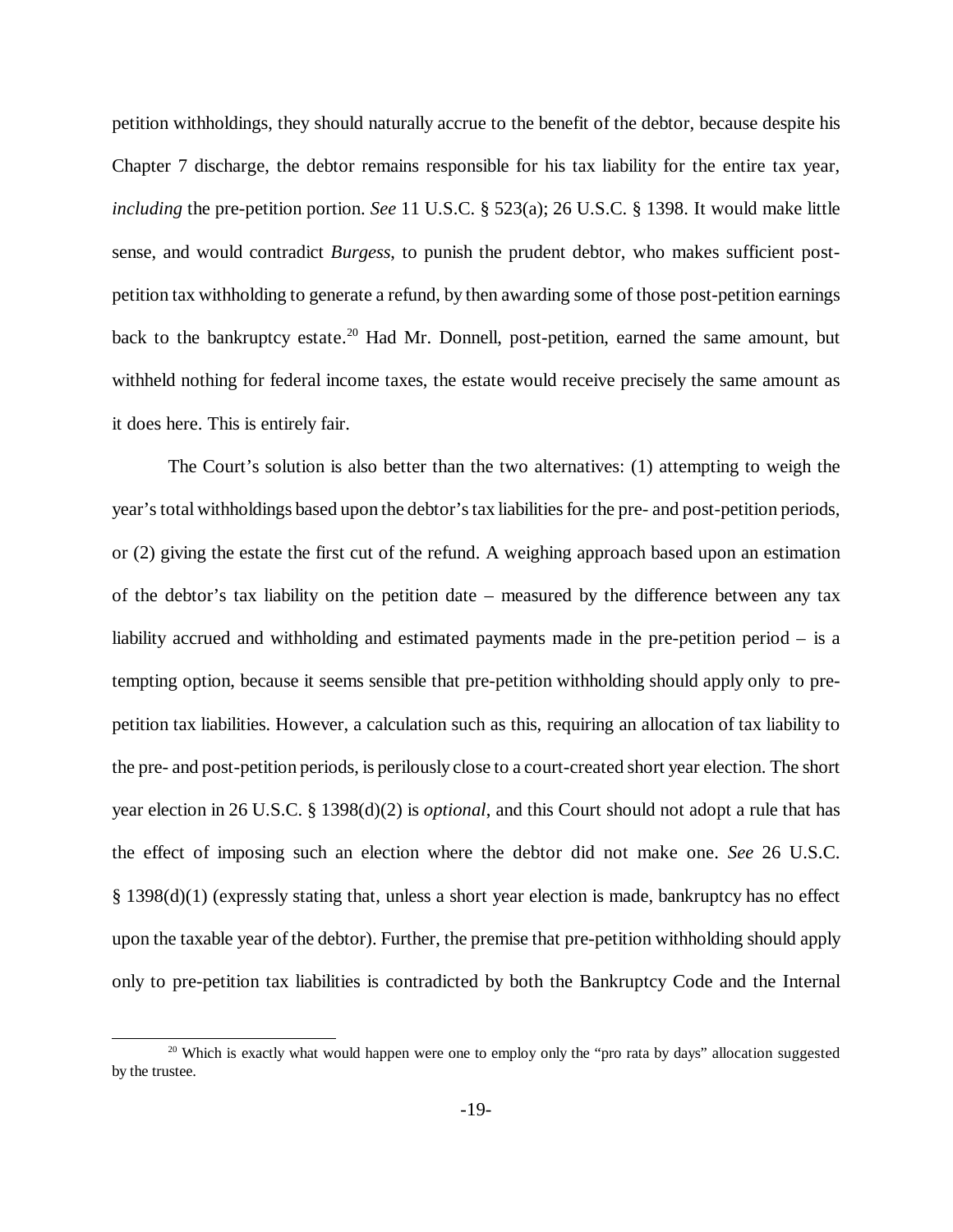Revenue Code. *See* 11 U.S.C. § 523(a) (bankruptcy does not discharge income tax debt); 26 U.S.C. § 1398 (bankruptcy has no effect upon the tax year without the debtor's making the short year election)*.*

Giving the estate the first priority to the refund is also unsatisfactory. Such a rule would work by giving the estate claim to the entire refund up to the total amount of prepetition withholding. Such a rule cannot work because, contrary to *Burgess*, it would allow for the post-petition creation of estate property. *See Burgess*, 438 F.3d at 503. For example, a debtor with a \$20,000 total tax liability for the year may withhold \$10,000 pre-petition and \$10,000 post petition, resulting in no refund. However, if the same debtor withholds \$15,000 post-petition, the entire \$5,000 refund, by this rule, would be estate property, even though the interest of the debtor in a refund on the petition date is identical in both scenarios. This cannot be right. *See id.*

The same analysis helps us to quickly resolve how much of Mrs. Donnell's tax refund attributable to withholding is property of the estate. The record indicates that Mrs. Donnell had \$613 withheld from her unemployment benefits in the pre-petition period. This exceeded Mrs. Donnell's tax liability of \$382 by \$231. As with Mr. Donnell, this \$231 is allocable to the estate.

#### **Allocating the Tax Refund – Earned Income Credit Where There is No Pre-petition Earned Income**

The Earned Income Credit ("EIC") is the next possible source of a refund. *See* 26 U.S.C. § 32. The Tenth Circuit has ruled that the portion of a tax refund attributable to EICs can be property of the estate. *Montgomery v. Jones(In re Montgomery)*, 224 F.3d 1193, 1195 (10th Cir. 2000). *Montgomery* held "Given that EICs are to be treated as tax refunds . . . a debtor's EIC for a tax year, as pro-rated to the date the bankruptcy petition was filed, is property of the estate . . . ." 224 F.3d at 1195. That decision is persuasive authority for the proposition that some or all of the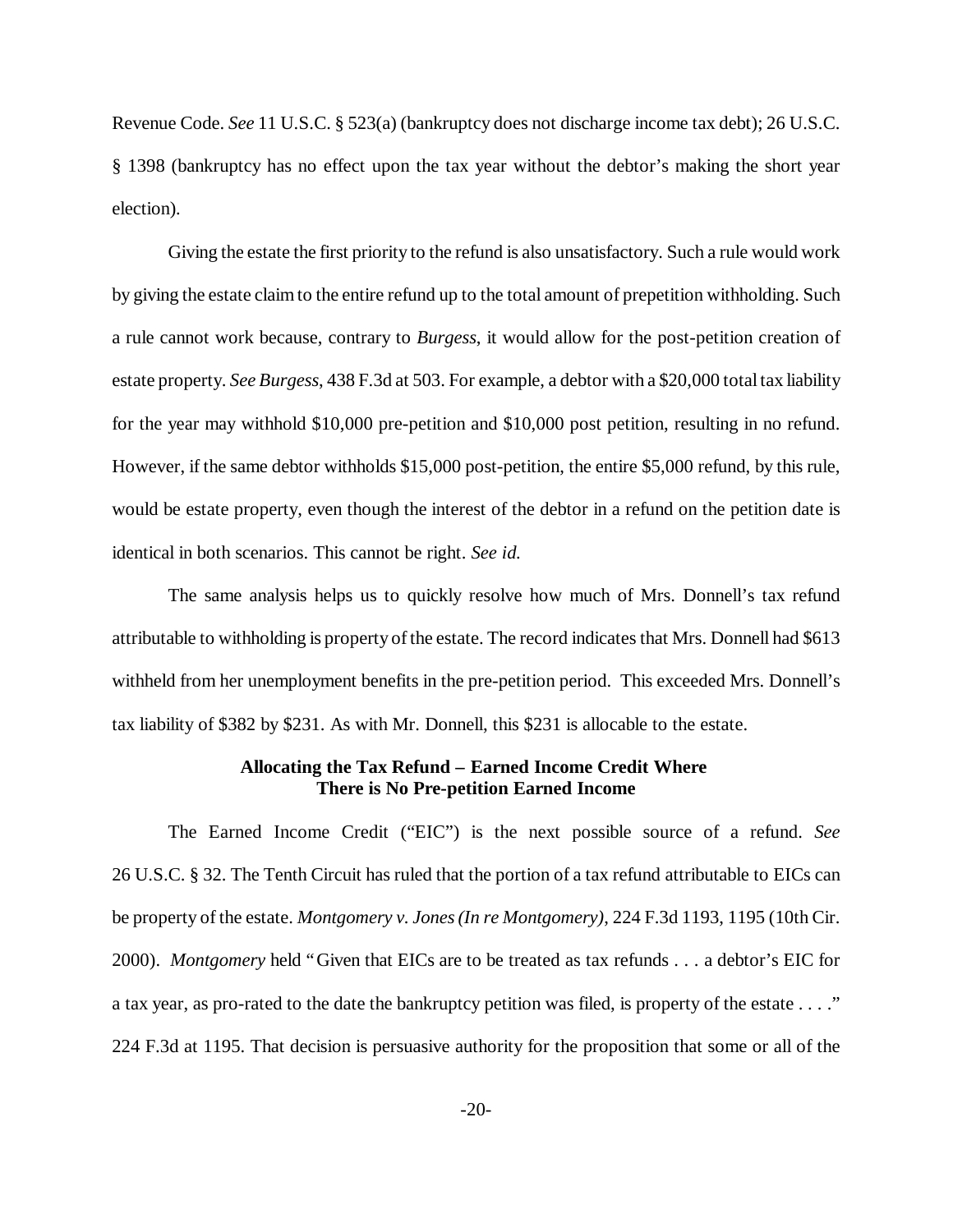EIC is property of the estate, but only if it also squares with *Burgess*, which requires a court to determine whether the debtor can be said to have had a legal or equitable interest in that aspect of the refund as of the commencement of the case. *Burgess*, 438 F.3d, at 503. Despite the fact that the amount of the EIC is only liquidated at the end of the year, it is fair to say that the EIC accrues throughout the year; indeed, an electing taxpayer may elect to receive actual periodic payment of the EIC during the tax year without having to wait until the return is filed. 26 U.S.C. § 3507. Thus, at first blush, the *Burgess* predicate appears to be satisfied.

To know how much of the EIC might be estate property, both *Burgess* and section 541 of the Bankruptcy Code itself require the court to identify the interest that the debtor can be said to have had as of the commencement of the case. While the Court agrees with *Montgomery* that the portion of a refund resulting from the pre-petition portion of the debtor's EIC is property of the estate, the Court cannot agree with the Tenth Circuit's pro-rata allocation of the EIC as the method for determining the pre-petition portion, because that methodology does not square with *Burgess*. Mere passage of time does not create that interest; rather, to have a legal entitlement to the EIC, the debtor must qualify for it under the Internal Revenue Code.

A taxpayer qualifies for the Earned Income Credit by generating "earned income,"as defined in the Internal Revenue Code. 26 U.S.C. § 32(a). Subject to several limitations, the amount of the credit allowed is equal to "the credit percentage of so much of the taxpayer's earned income as does not exceed the earned income amount." *Id. See also* IRS Publication 596 "Earned Income Credit (EIC)" (2005). "Earned income" includes wages, salaries and tips. 26 U.S.C.  $\S 32(c)(2)$ . The amount of the credit is limited, *inter alia*, by the "phaseout percentage" of the taxpayer's gross income. *Id.* § 32(a)(2). The credit and phaseout percentages combine to provide a wage earner with an EIC that gradually increases with earned income until a maximum amount is reached. Then the EIC begins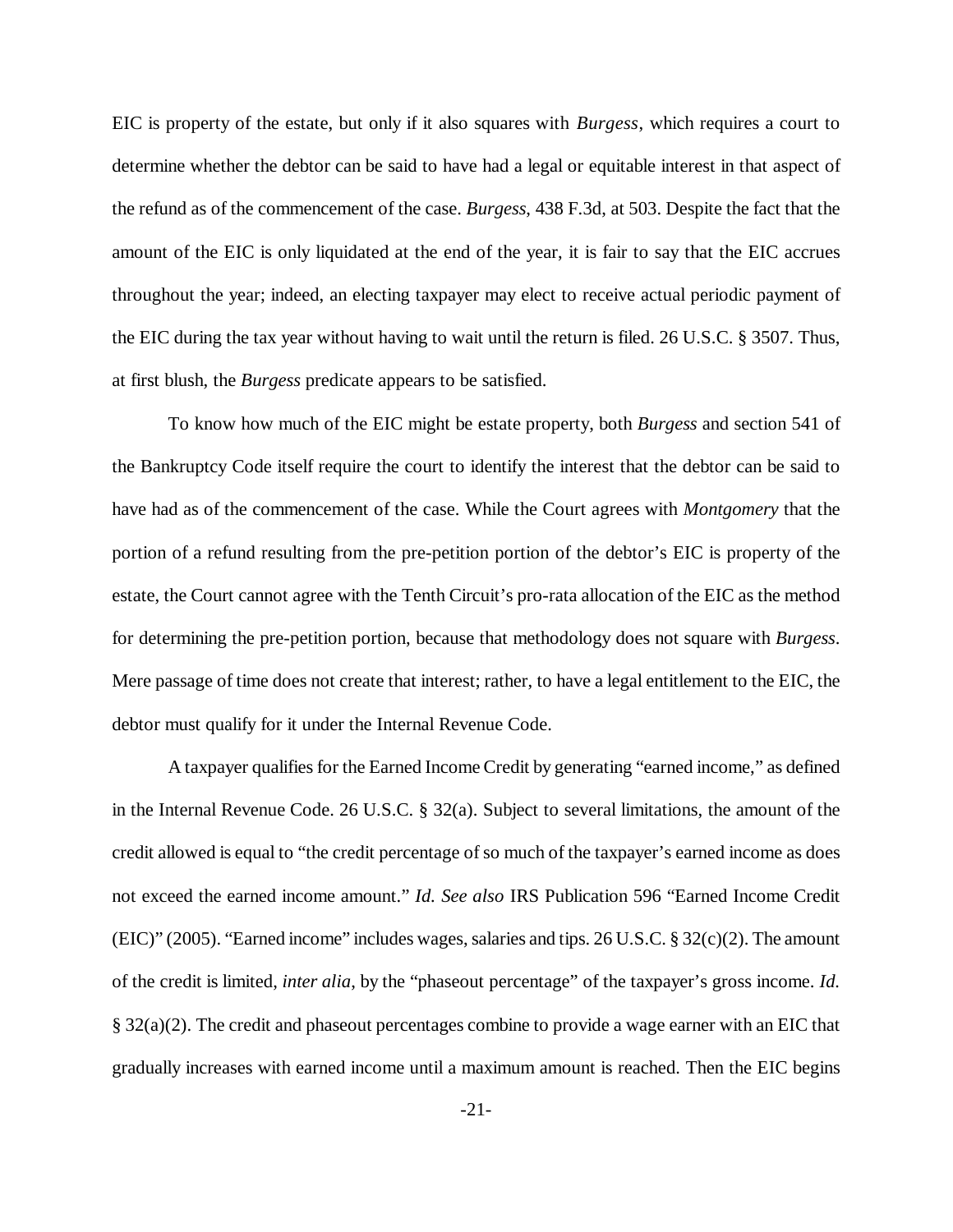to phase out as earned income for the tax year continues to grow. *See* IRS Pub. 596 at 44-50 (containing tables demonstrating the growth, and then reduction, of the credit).

Of course, if a taxpayer has no earned income, she is entitled to no EIC. *See* 26 U.S.C. § 32. The relevant evidence before the Court shows that Mrs. Donnell's<sup>21</sup> pre-petition income came from her Texas unemployment benefits. Unemployment benefits are not "earned income" for purposes of the EIC. Treas. Reg.  $\S 1.23-2(c)(2)$ . Thus, Mrs. Donnell had no section 32 earned income in the pre-petition part of the tax year. The only evidence of earned income for Mrs. Donnell (pay stubs from a number of jobs within the relevant tax year) shows only post-petition dates. Accordingly, as of the petition date, the evidence fails to establish that Mrs. Donnell had any legal or equitable interest in a refund attributable to the EIC. The estate therefore has no claim on a refund due to the EIC from Mrs. Donnell.

#### **Allocating the Tax Refund - Additional Child Tax Credits**

The final potential source of a tax refund in this case is the Child Tax Credit (or "CTC"). The CTC is codified in the Internal Revenue Code in Subtitle A, Chapter 1, Subchapter A, Part IV, Subpart A, in a section entitled "Nonrefundable Personal Credits." 26 U.S.C. § 24. This credit is different from the EIC, which is contained in Subpart C, "Refundable Credits."As a nonrefundable credit, the CTC as such is limited to the amount of the taxpayer's tax liability. 26 U.S.C. § 26. That is to say, the credit is available only to offset tax liability. Any amount of a the credit that exceeds the taxpayer's income tax liability is essentially lost (*i.e.*, it is "nonrefundable"). *Id.*

Unlike the EIC, a taxpayer begins the year with a CTC equal to \$1,000 for each "qualifying child." 26 U.S.C. § 24(a). Barring the addition of another qualifying child during the tax year, the

<sup>&</sup>lt;sup>21</sup> Mr. Donnell's income tax return shows no earned income credit, so there is nothing for the Court to allocate for him..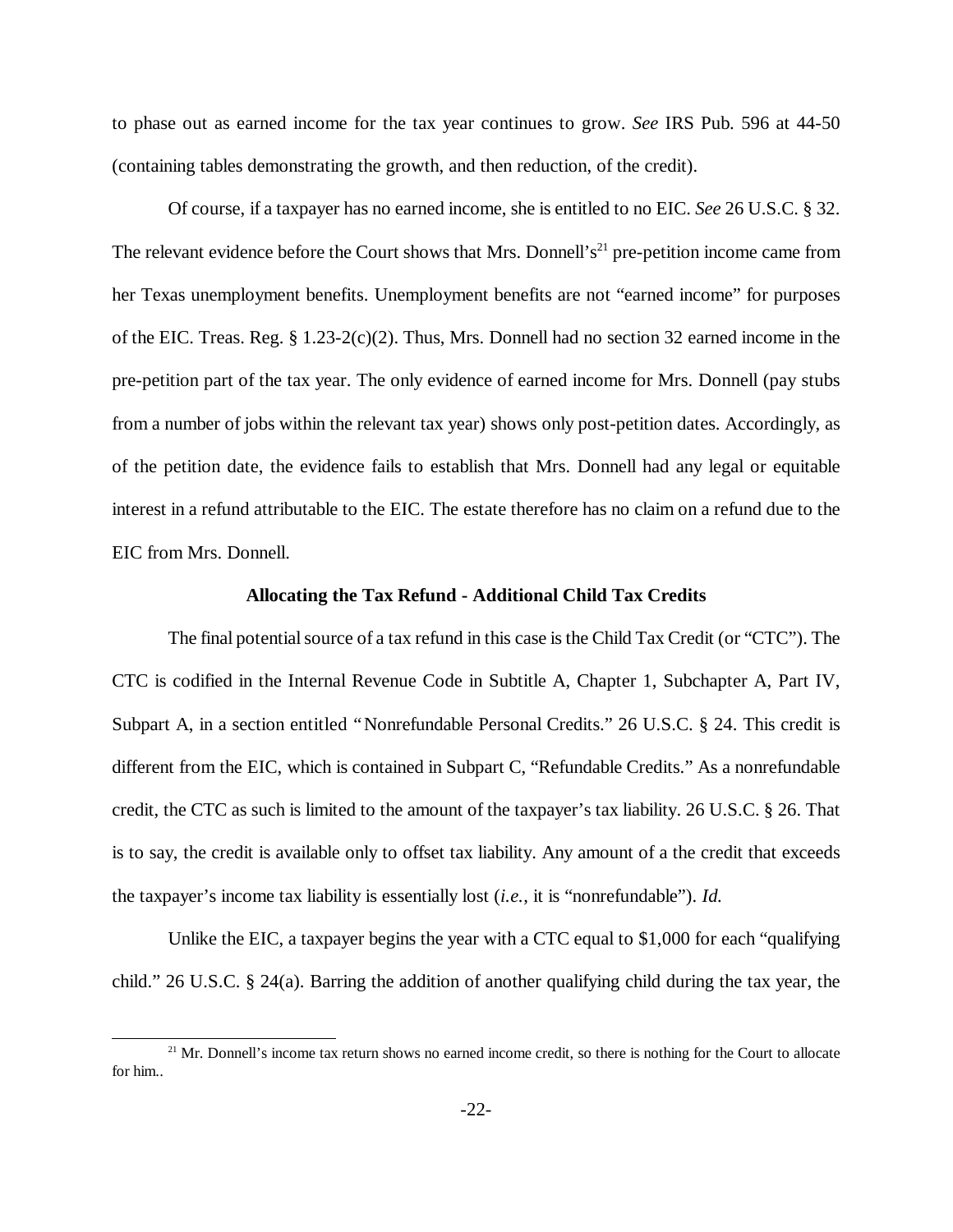credit remains constant until a taxpayer's modified adjusted gross income exceeds a threshold amount (in Mrs. Donnell's case: \$55,000, which is the amount for married individuals filing separately). *Id.* at § 24(b). Once this income threshold is reached, the amount of the credit is reduced by "\$50 for each \$1,000 (or fraction thereof) by which the taxpayer's modified adjusted gross income exceeds the threshold amount." *Id.* 

The CTC as thus far described would thus not form a component of any tax refund because no part of the credit is ever "due"back to the taxpayer/debtor. Following *Burgess*, the debtor could have no interest in such a "credit" because the debtor at no time has a legal entitlement to claim a refund from the I.R.S. attributable to that credit. Even if the CTC operated to reduce the debtor's tax liability, thus creating the opportunity for a refund, the refund itself would be attributable to a legal entitlement to be refunded some other tax credit, such as wage withholding or the EIC. The CTC itself, being nonrefundable, would be irrelevant, insofar as determining what might be property of the estate. $22$ 

That is not the end of it, however. Congress provided an additional tax break to working parents by allowing a portion of this otherwise nonrefundable CTC to be treated as a refundable credit. *See id.* § 24(d). Section 24(d) implements the so-called "additional child tax credit." The additional CTC is not actually an additional credit on top of the CTC; rather, it simply allows for the refund of some of the CTC under certain conditions. *Id.* In 2005, taxpayers qualified for the

<sup>&</sup>lt;sup>22</sup> This brief discussion highlights the importance of the Fifth Circuit's holding in *Burgess*, and its impact on what had been the mantra-like recitation of *Segal*'s phraseology, "sufficiently rooted in the pre-bankruptcy past."Courts misapplying the "sufficiently rooted" concept as a test for determining the scope of property of the estate could colorably argue that some portion of the refund ultimately generated by virtue of the presence of the CTC *should* be treated as property of the estate, on the theory that the CTC "contributed" to the creation of the refund by reducing the debtor's tax liability, thereby increasing the potential refund. The argument would proceed that the refund generated indirectly by the CTC would nonetheless be "sufficiently rooted in the prebankruptcy past" to warrant its being swept into the estate. That rationale, as we have noted, represents a flawed understanding of *Segal* itself. *See* discussion *supra*. It is in all events foreclosed in this circuit after *Burgess*, which demands that a court identify the legal or equitable interest in property *in esse* as of the commencement of the case.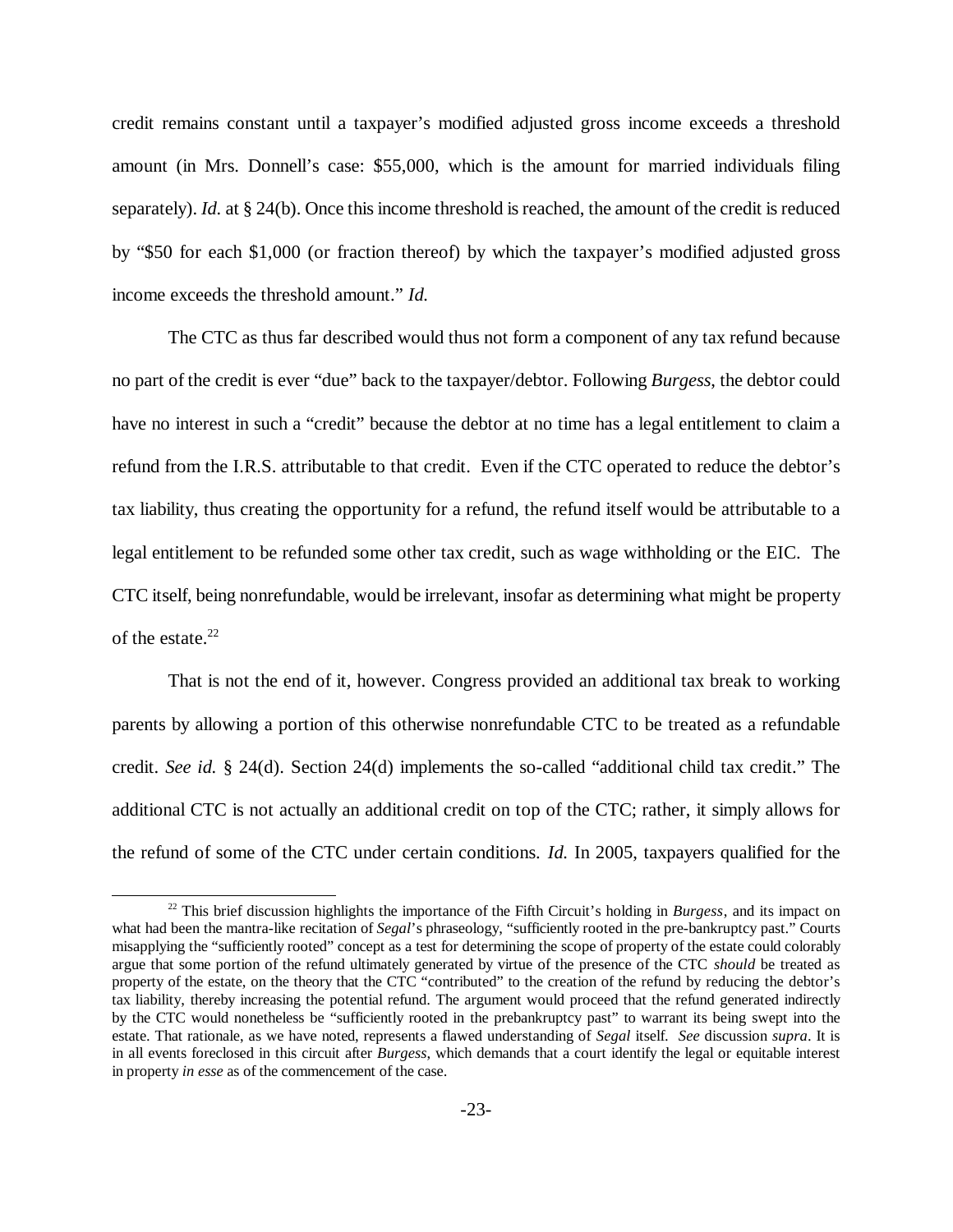additional CTC by having, *inter alia*, "earned income"greater than \$11,000 in the tax year. *See* IRS Form 8812 (2005); 11 U.S.C. § 24(d). For taxpayers such as the Donnells, up to fifteen percent of the amount of "earned income" exceeding \$11,000 qualified for treatment as refundable additional CTC, in lieu of non-refundable CTC. 26 U.S.C. § 24(d).

The case law is somewhat confused regarding whether a refund resulting from the additional CTC can be property of the estate. *In re Schwarz*, 314 B.R. 433 (Bankr. D. Neb. 2004) held that neither the refundable portion nor the nonrefundable portion of the CTC were property of the estate because the CTC was after-acquired property. The bankruptcy court there focused upon the differing treatment of the EIC and the CTC in the Internal Revenue Code to distinguish *Montgomery*'s holding that refunds resulting from EICs can be property of the estate. The court reasoned that Congress intended the EIC to be treated differently from the CTC because, unlike the EIC, 1) the CTC is bifurcated into refundable and nonrefundable components, and 2) the tax code contains no provision allowing the taxpayer to receive an advance on the CTC. *Id.* at 435; 26 U.S.C. § 3507 (requiring employers to pay "advance earned income" amounts of the EIC to their employees).<sup>23</sup>

*In re Law*, 336 B.R. 144, 146-47 (Bankr. W.D. Mo. 2005), *aff'd*, 336 B.R. 780 (B.A.P. 8th Cir. 2006) disagreed with the holding in *Schwarz. Law* held that the nonrefundable portion of the CTC was not property of the estate, but that the Additional CTC (the refundable portion) was. The court wrote:

The decision here is driven by the Supreme Court's statement in *Sorenson v. Secretary of the Treasury of the United States<sup>24</sup>* that the refundability of the federal earned income tax credit ("EIC") makes it "inseparable from its classification as an overpayment of tax," and the precedent in this jurisdiction that overpayments of tax,

<sup>&</sup>lt;sup>23</sup> Of course, without a pre-petition employer, Mrs. Donnell did not receive advance EIC payments during the pre-petition period, so whatever rights section 3507 may vest in a taxpayer were not available to Mrs. Donnell as of the commencement of the case.

 $24$  475 U.S. 851 (1986) (footnote renumbered).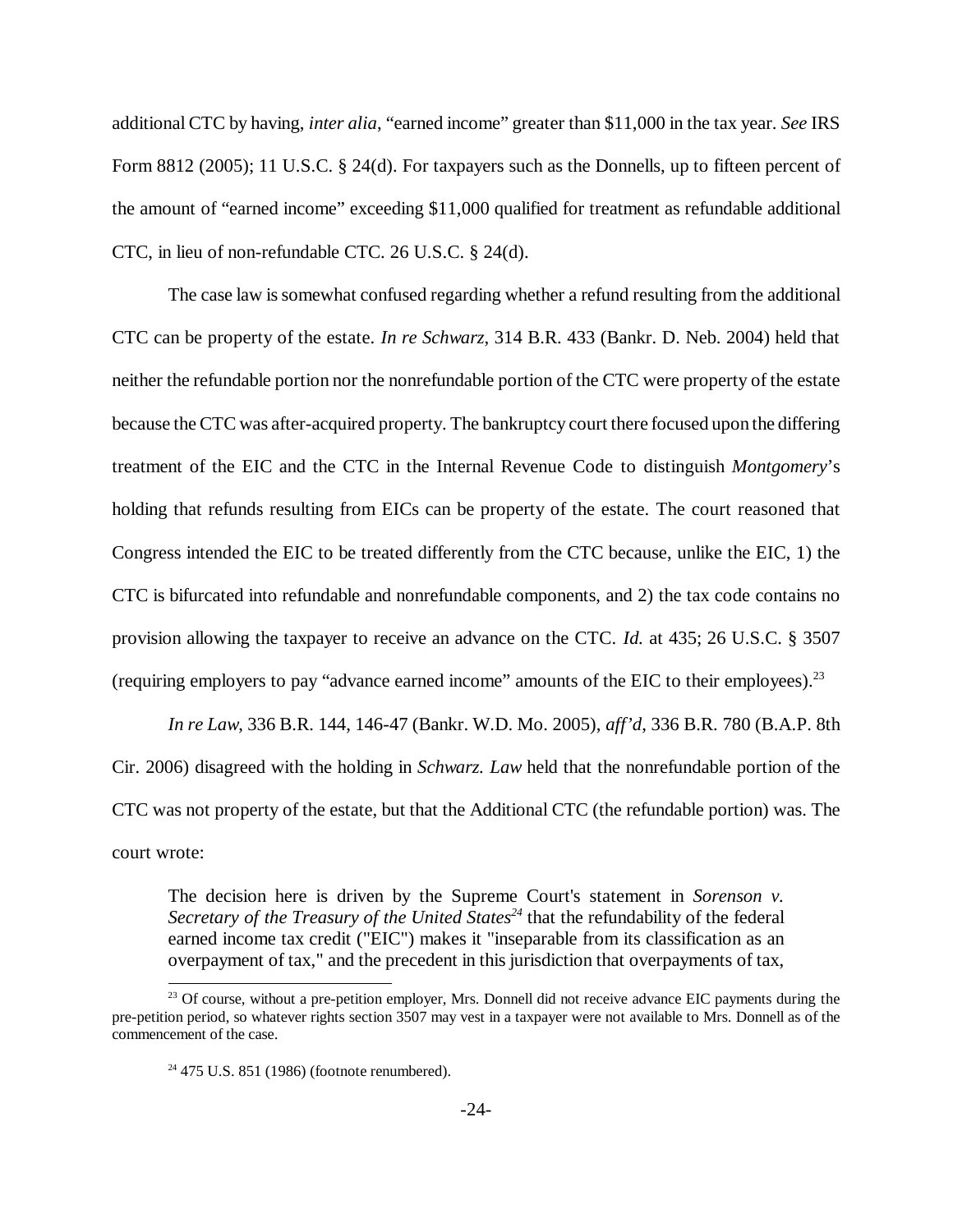i.e., tax refunds (including the EIC) are property of the estate. The Court recognizes that there are differences in underlying policy and mechanics between the EIC and the child tax credit, but the Court finds the Supreme Court's emphasis on refundability to be dispositive on this issue.

*Id.* at 147 (footnotes omitted). The debtors subsequently appealed this holding to the Eighth Circuit

B.A.P. The B.A.P. in turn affirmed the bankruptcy court's holding, but rejected the bankruptcy

court's reliance on *Sorenson*, partly because *Sorenson* was not a bankruptcy case and partly because

CTCs are not fully refundable. *Law v. Stover (In re Law)*, 336 B.R. 780, 782 (B.A.P. 8th Cir. 2006).

After reviewing the relevant sections of the Internal Revenue Code, the court wrote:

All of the statutory differences between the EITC and the CTC noted above are significant for tax purposes, but not for bankruptcy purposes. From a bankruptcy point of view, both types of credits are contingent interests on the petition date. For that reason, and despite the distinctions between them, they become property of the bankruptcy estate.

In light of our detailed review of the statutory differences relied on in *Schwarz*, we find that the differences are not significant for purposes of the question before the court, i.e., what constitutes property of the estate. To that extent, we find that Schwarz was not properly decided.

*Id.* at 783-84. The B.A.P. did not further discuss the status of the non-refundable portion of the CTC.

None of the foregoing analyses of the handling of the CTC as potential property of the estate is satisfying. There is, for instance, no compelling reason why the handling of EIC's should determine the treatment of CTC's, as was suggested by the B.A.P. in *Law*. The plain language of section 541, and the Fifth Circuit's directive in *Burgess* to attend closely to that plain language requires a court to instead examine the nature of a debtor's legal and equitable entitlements under the Internal Revenue Code with regard to additional CTC.

To possess an interest on the petition date, a taxpayer would have to meet the requirements of section 24 of the Internal Revenue Code, including the requirements in section 24(d) for the additional (refundable) CTC. 26 U.S.C. § 24. In other words, for any of the tax refund attributable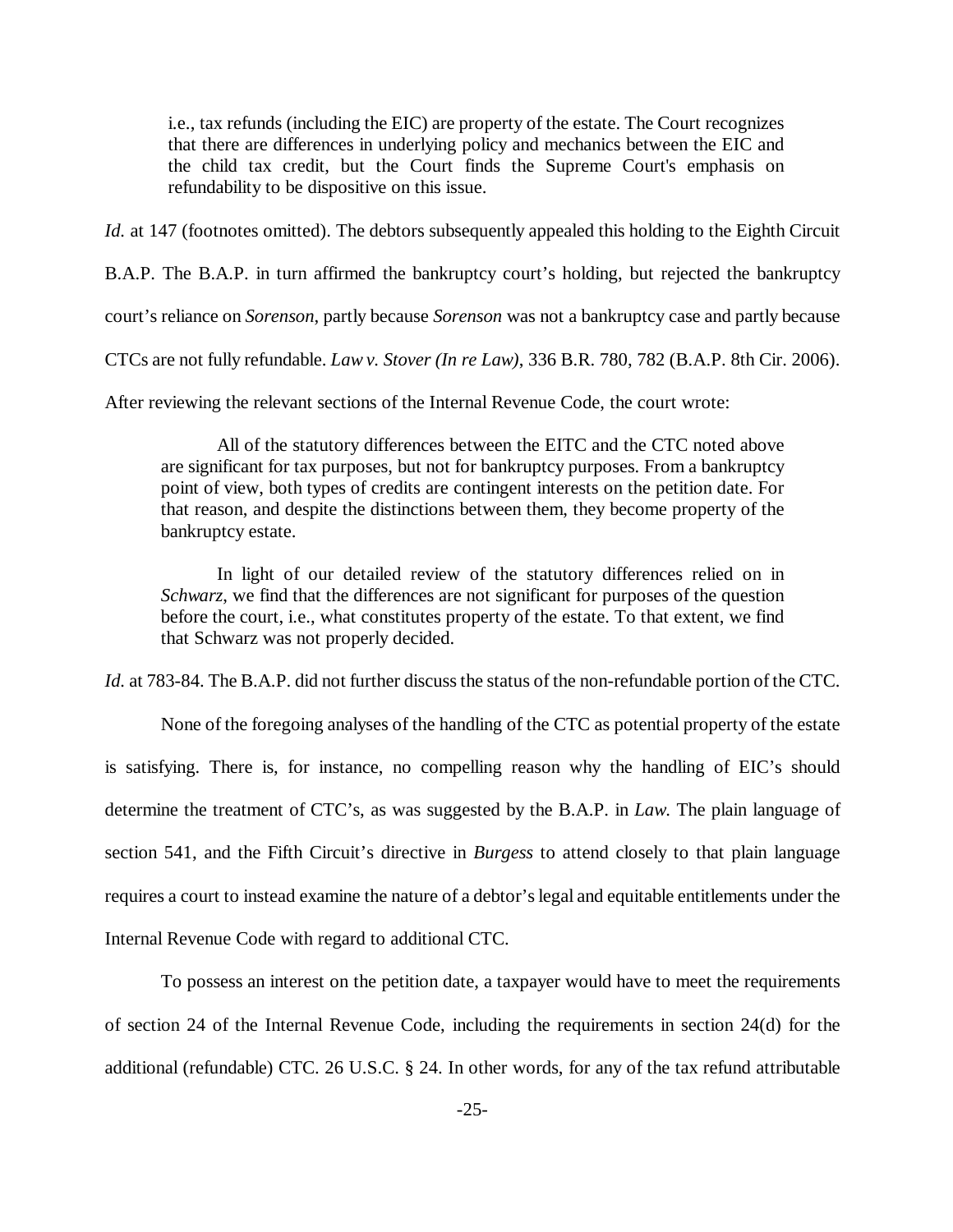to the additional CTC to be property of the estate, the evidence mustshow that, as of the petition date, the statutory requirements for the additional CTC have been met. This means, on our facts, the evidence would have to show that Mrs. Donnell<sup>25</sup> had a qualifying child on the petition date and that she had enough earned income on the petition date to qualify for the additional CTC.

Mrs. Donnell had \$540 of additional CTC. As previously noted, the only income that Mrs. Donnell had in the pre-petition portion of the tax year was her unemployment compensation, which is not "earned income" under section 32 of the Internal Revenue Code.  $26$  C.F.R. § 1.32-2(c)(2). Mrs. Donnell had two qualifying children, but because she had no pre-petition *earned* income, she had no legal or equitable interest in a refund resulting from an additional child tax credit as of the bankruptcy petition date. 26 U.S.C. § 24(d). Any interest in her additional CTC necessarily arose post-petition, when she first had earned income for the year. Accordingly, none of Mrs. Donnell's refund attributable to additional CTC is property of the estate.

#### **Conclusion**

The Court has found that, of Mr. Donnell's \$6,729 refund, \$592 is due to excessive prepetition withholding, rendering that amount property of the estate. This withholding was the only source of Mr. Donnell's refund. Accordingly, judgment is rendered for the trustee in the amount of \$592 against Mr. Donnell.

The Court has also found that, of Mrs. Donnell's \$4,338 refund, \$231 is due to excessive prepetition withholding, making that amount of the refund property of the estate. The estate has no claim upon any portions of Mrs. Donnell's refund due to her earned income credit or additional child tax credit. Accordingly, the Court renders judgment for the Trustee in the amount of \$231 against Mrs. Donnell.

<sup>&</sup>lt;sup>25</sup> Again, Mr. Donnell had no additional CTC, so the Court need not apply this rule to his refund.